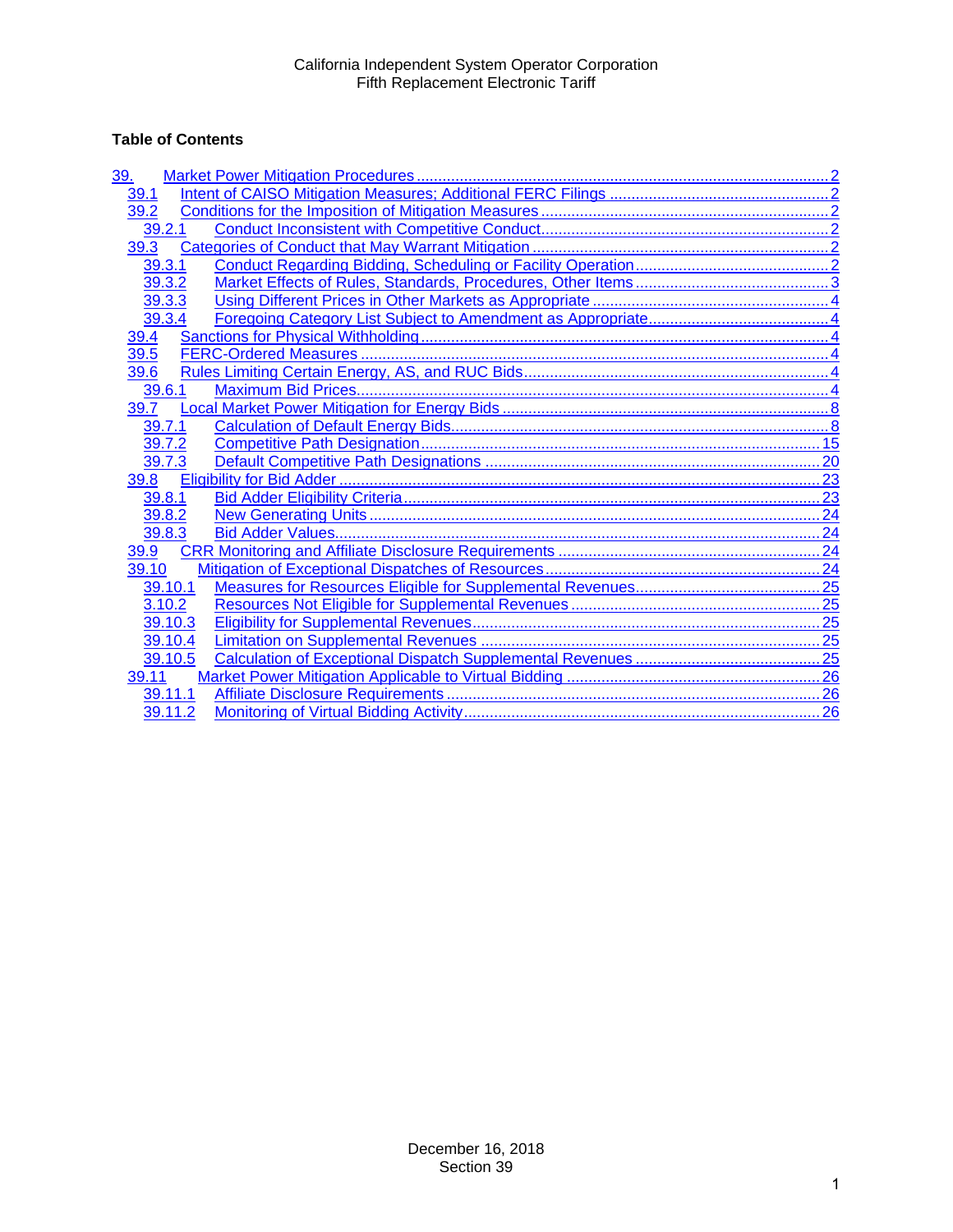## <span id="page-1-0"></span>**39. Market Power Mitigation Procedures**

#### <span id="page-1-1"></span>**39.1 Intent of CAISO Mitigation Measures; Additional FERC Filings**

These CAISO market power mitigation measures ("Mitigation Measures") are intended to provide the means for the CAISO to mitigate the market effects of any conduct that would substantially distort competitive outcomes in the CAISO Markets while avoiding unnecessary interference with competitive price signals. These Mitigation Measures are intended to minimize interference with an open and competitive market, and thus to permit, to the maximum extent practicable, price levels to be determined by competitive forces under the prevailing market conditions. To that end, the Mitigation Measures authorize the mitigation only of specific conduct identified through explicit procedures specified below. In addition, the CAISO shall monitor the markets it administers for conduct that it determines constitutes an abuse of market power but is not addressed by the market power mitigation procedures specified below. If the CAISO identifies any such conduct, it shall make a filing under Section 205 of the Federal Power Act, 16 U.S.C. § 824d, with FERC requesting authorization to apply appropriate mitigation measures. Any such filing shall identify the particular conduct the CAISO believes warrants mitigation, shall propose a specific mitigation measure for the conduct, and shall set forth the CAISO's justification for imposing that mitigation measure.

## <span id="page-1-2"></span>**39.2 Conditions for the Imposition of Mitigation Measures**

## <span id="page-1-3"></span>**39.2.1 Conduct Inconsistent with Competitive Conduct**

In general, the CAISO shall consider a Market Participant's conduct to be inconsistent with competitive conduct if the conduct would not be in the economic interest of the Market Participant in the absence of market power. The categories of conduct that are inconsistent with competitive conduct include, but may not be limited to, the four categories of conduct specified in Section 39.3 below.

## <span id="page-1-4"></span>**39.3 Categories of Conduct that May Warrant Mitigation**

## <span id="page-1-5"></span>**39.3.1 Conduct Regarding Bidding, Scheduling or Facility Operation**

Mitigation Measures may be applied to bidding, scheduling or operation of an Electric Facility or as specified in Section 39.3.1. The following categories of conduct, whether by a single firm or by multiple firms acting in concert, may cause a material effect on prices or generally the outcome of the CAISO Markets if exercised from a position of market power. Accordingly, the CAISO shall monitor the CAISO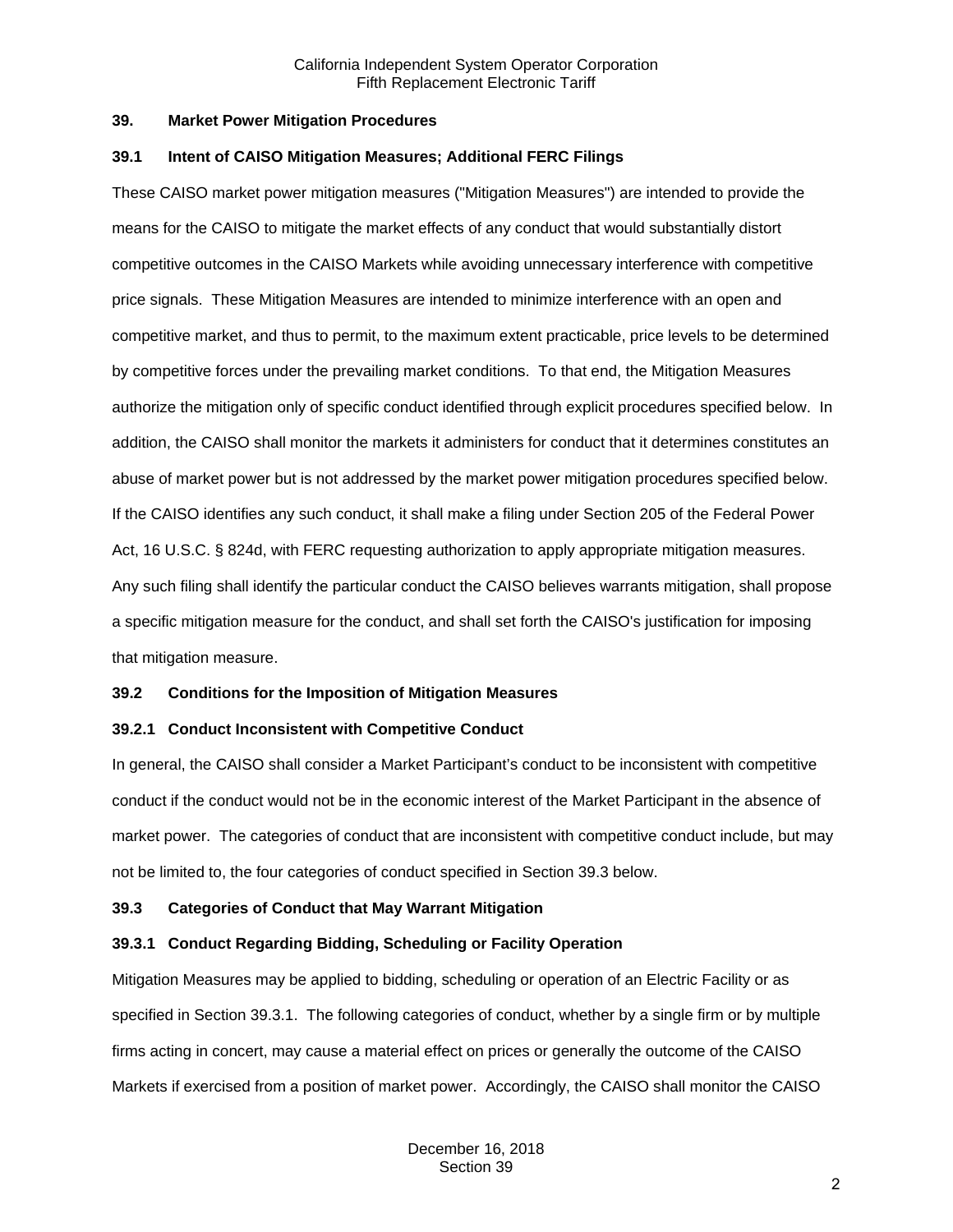Markets for the following categories of conduct, and shall impose appropriate Mitigation Measures if such conduct is detected and the other applicable conditions for the imposition of Mitigation Measures are met:

- (1) Physical withholding of an Electric Facility, in whole or in part, that is, not offering to sell or schedule the output of or services provided by an Electric Facility capable of serving a CAISO Market. Such withholding may include, but not be limited to: (i) falsely declaring that an Electric Facility has been forced out of service or otherwise become totally or partially unavailable, (ii) refusing to offer Bids for an Electric Facility when it would be in the economic interest, absent market power, of the withholding entity to do so, (iii) declining Bids called upon by the CAISO (unless the CAISO is informed in accordance with established procedures that the relevant resource for which the Bid is submitted has undergone a forced outage or derate), or (iv) operating a Generating Unit in Real-Time to produce an output level that is less than the Dispatch Instruction.
- (2) Economic withholding of an Electric Facility, that is, submitting Bids for an Electric Facility that are unjustifiably high (relative to known operational characteristics and/or the known operating cost of the resource) so that: (i) the Electric Facility is not or will not be dispatched or scheduled, or (ii) the Bids will set LMPs.
- (3) Uneconomic production from an Electric Facility that is, increasing the output of an Electric Facility to levels that would otherwise be uneconomic in order to cause, and obtain benefits from, a Transmission Constraint.
- (4) Bidding practices that distort prices or uplift charges away from those expected in a competitive market, such as registering Start-Up Cost and Minimum Load Cost data or submitting Bid Costs on behalf of an Electric Facility that are unjustifiably high (relative to known operational characteristics and/or the known operating cost of the resource) or misrepresenting the physical operating capabilities of an Electric Facility resulting in uplift payments or prices significantly in excess of actual costs.

## <span id="page-2-0"></span>**39.3.2 Market Effects of Rules, Standards, Procedures, Other Items**

Mitigation Measures may also be imposed to mitigate the market effects of a rule, standard, procedure, design feature, or known software imperfection of a CAISO Market that allows a Market Participant to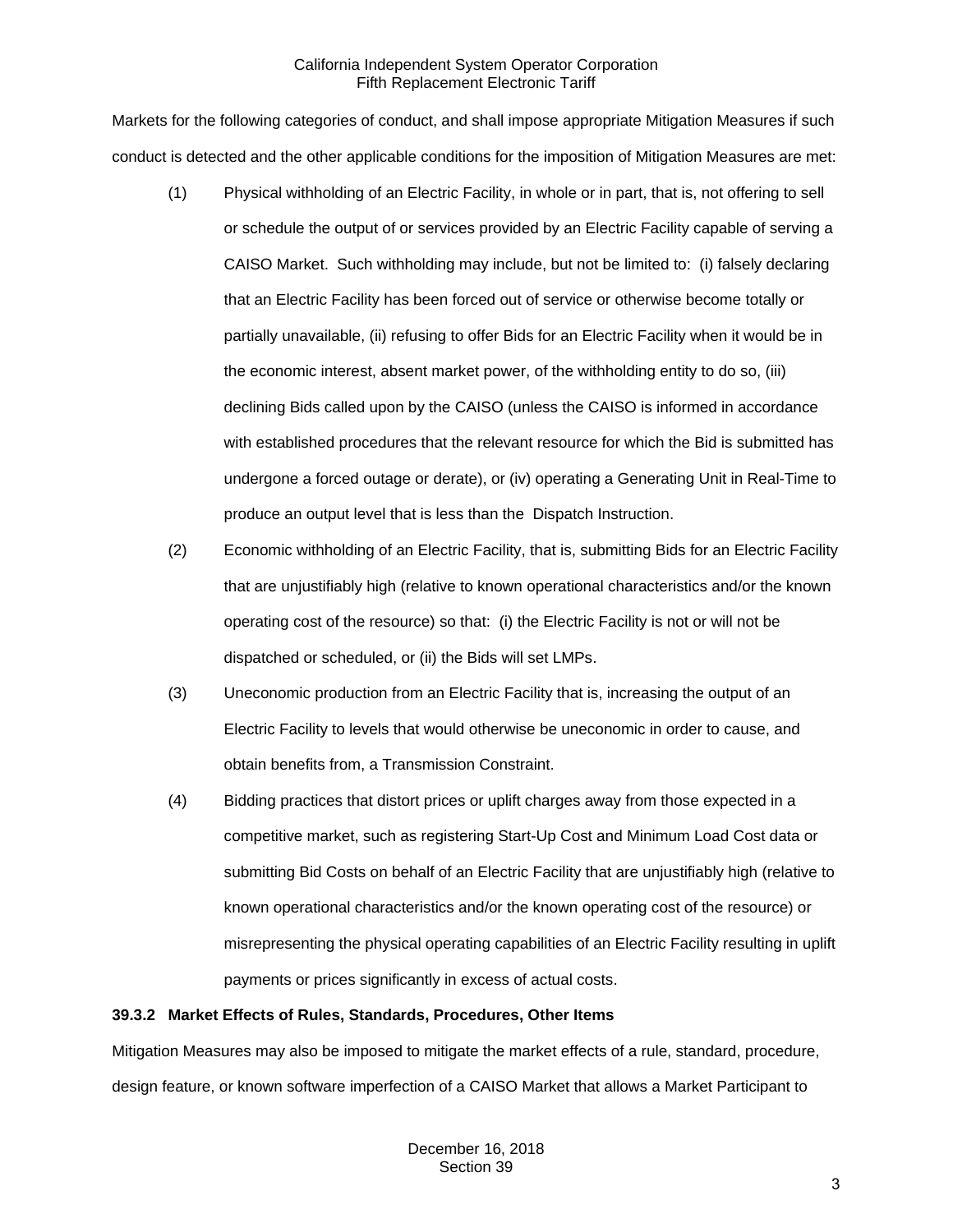manipulate market prices or otherwise impair the efficient operation of that market, pending the revision of such rule, standard, procedure design feature, or software defect to preclude such manipulation of prices or impairment of efficiency.

## <span id="page-3-0"></span>**39.3.3 Using Different Prices in Other Markets as Appropriate**

Taking advantage of opportunities to sell at a higher price or buy at a lower price in a market other than a CAISO Market shall not be deemed a form of withholding or otherwise inconsistent with competitive conduct.

## <span id="page-3-1"></span>**39.3.4 Foregoing Category List Subject to Amendment as Appropriate**

The CAISO shall monitor CAISO Markets for other categories of conduct, whether by a single firm or by multiple firms acting in concert, that have material effects on prices in a CAISO Market or other payments. The CAISO shall seek to amend the foregoing list as may be appropriate to include any such conduct that would substantially distort or impair the competitiveness of any of the CAISO Markets.

## <span id="page-3-2"></span>**39.4 Sanctions for Physical Withholding**

The CAISO may report a Market Participant the CAISO determines to have engaged in physical withholding, including providing the CAISO false information regarding derating or outage of an Electric Facility, to the Federal Energy Regulatory Commission in accordance with Section 9.3.10.5. In addition, a Market Participant that fails to operate a Generating Unit in conformance with CAISO Dispatch Instructions shall be subject to the penalties set forth in Section 11.23.

## <span id="page-3-3"></span>**39.5 FERC-Ordered Measures**

In addition to any mitigation measures specified above, the CAISO shall administer, and apply when appropriate in accordance with their terms, such other mitigation measures as it may be directed to implement by order of the FERC.

# <span id="page-3-4"></span>**39.6 Rules Limiting Certain Energy, AS, and RUC Bids**

## <span id="page-3-5"></span>**39.6.1 Maximum Bid Prices**

Notwithstanding any other provision of this CAISO Tariff, maximum Bid price provisions of Section 39 shall apply to limit, Energy Bids, RUC Availability Bids, and Ancillary Service Bids as specified below.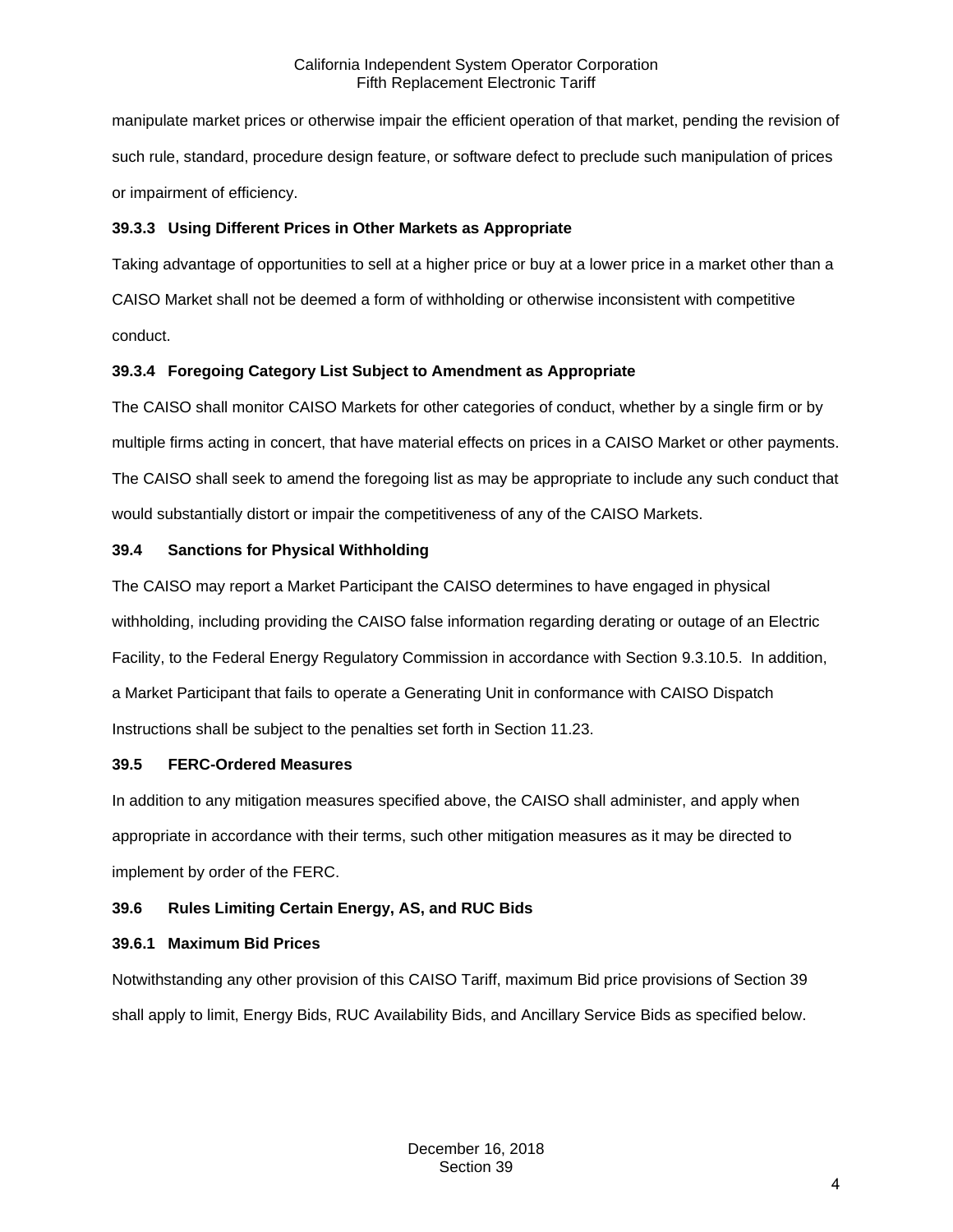# **39.6.1.1 Maximum Price for Energy Bids**

For the twelve (12) months following the effective date of this Section, the maximum Energy Bid prices shall be \$500/MWh. After the twelfth month following the effective date of this Section, the maximum Energy Bid price shall be \$750/MWh. After the twenty-fourth month following the effective date of this Section, the maximum Energy Bid price shall be \$1,000/MWh.

# **39.6.1.2 Maximum RUC Availability Bid Prices**

The maximum RUC Availability Bid price shall be \$250/MW/h.

# **39.6.1.3 Maximum Ancillary Services Bid Prices**

The maximum level for Ancillary Services Bid prices shall be \$250/MWh.

# **39.6.1.3.1 Maximum Regulation Mileage Bid Price**

The maximum Mileage Bid price shall be \$50.

# **39.6.1.4 Minimum Bid Price for Energy Bids**

The minimum Energy Bid price shall be negative \$150/MWh. These rules apply to all Energy Bids, including Virtual Bids.

## **39.6.1.5 Minimum Bid Price for Ancillary and RUC Bids**

Ancillary Service Bids and RUC Availability Bids submitted into CAISO markets must have Bid prices not less than \$0/MW/h.

# **39.6.1.5.1 Minimum Regulation Mileage Bid Prices**

Regulation Mileage Bids submitted into CAISO markets must have Bid prices not less than \$0.

# **39.6.1.6 Maximum Start-Up Cost and Minimum Load Cost Registered Cost Values**

The maximum Start-Up Cost and Minimum Load Cost values registered in the Master File by Scheduling Coordinators for capacity of non-Multi-Stage Generating Resources that are eligible and elect to use the Registered Cost methodology in accordance with Section 30.4 will be limited to 150 percent of the Projected Proxy Cost. The maximum Start-Up Cost and Minimum Load Cost values registered in the Master File by Scheduling Coordinators for capacity of Multi-Stage Generating Resources that are eligible and elect to use the Registered Cost methodology in accordance with Section 30.4 will be limited to 150 percent of the Projected Proxy Cost for each MSG Configuration of the resources. The Projected Proxy Cost for natural gas-fired resources will include a gas price component, a major maintenance expense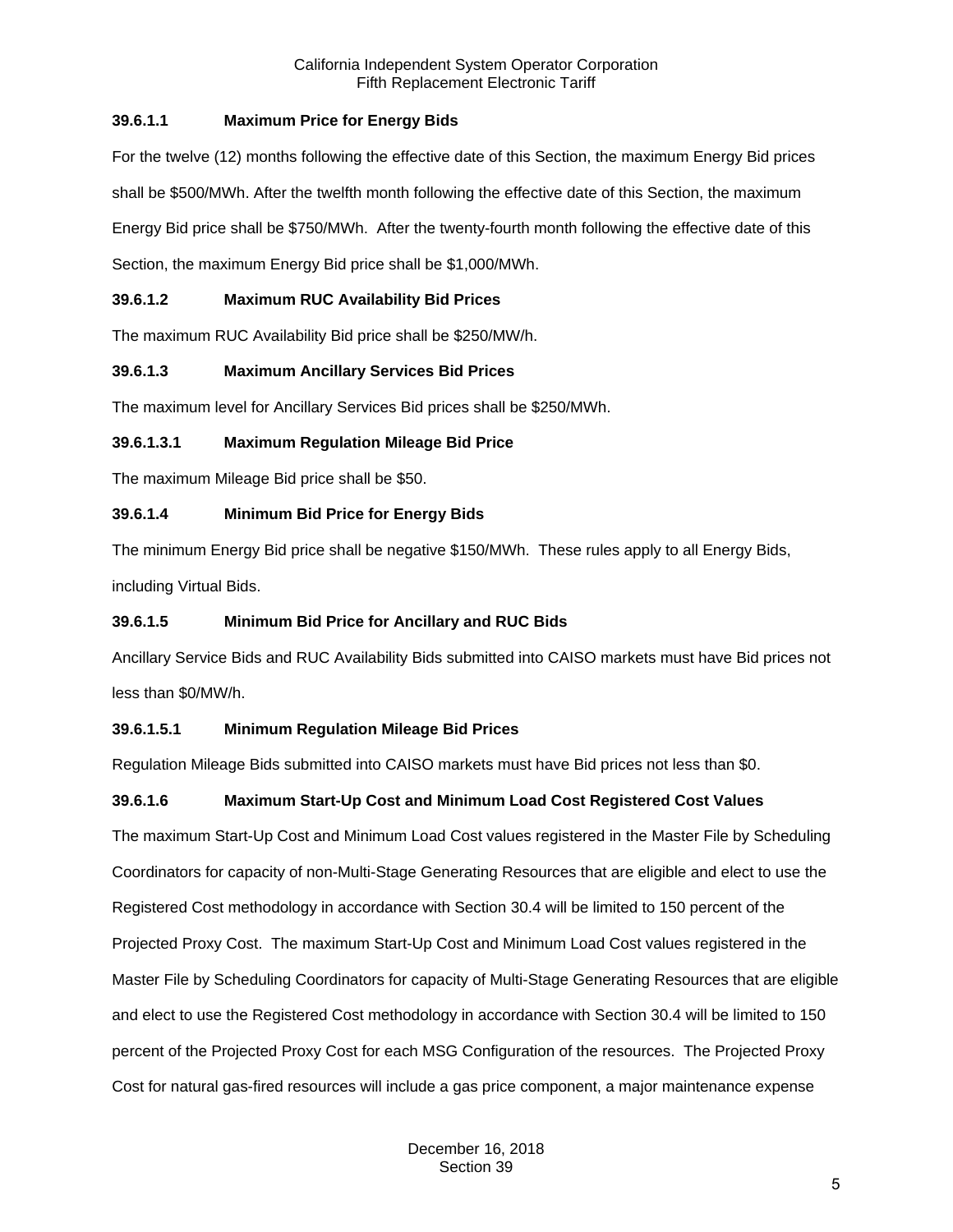component, if available, a volumetric Grid Management Charge component, and, if eligible, a projected Greenhouse Gas Allowance Price component calculated as set forth in this Section 39.6.1.6. The Projected Proxy Cost for non-natural gas-fired resources will be based on costs provided to the CAISO pursuant to Section 30.4.1.1.2, a major maintenance expense component, if available, a volumetric Grid Management Charge component, and, if eligible, a projected Greenhouse Gas Allowance Price component calculated as set forth in this Section 39.6.1.6.

## **39.6.1.6.1 Gas Price Component of Projected Proxy Cost**

For natural gas-fired resources, the CAISO will calculate a gas price to be used in establishing maximum Start-Up Costs and Minimum Load Costs after the twenty-first day of each month and post it on the CAISO Website by the end of each calendar month. The price will be applicable for Scheduling Coordinators for natural gas-fired Use-Limited Resources electing to use the Registered Cost methodology until a new gas price is calculated and posted on the CAISO Website. The gas price will be calculated as follows:

- (1) Daily closing prices for monthly natural gas futures contracts at Henry Hub for the next calendar month are averaged over the first twenty-one (21) days of the month, resulting in a single average for the next calendar month.
- (2) Daily prices for futures contracts for basis swaps at identified California delivery points, are averaged over the first twenty-one (21) days of the month for the identified California delivery points as set forth in the Business Practice Manual.
- (3) For each of the California delivery points, the average Henry Hub and basis swap prices are combined and will be used as the baseline gas price applicable for calculating the caps for Start-Up and Minimum Load Costs for Use-Limited Resources electing to use the Registered Cost methodology. The most geographically appropriate will apply to a particular resource.
- (4) The applicable intra-state gas transportation charge as set forth in the Business Practice Manual will be added to the baseline gas price for each Use-Limited Resource that elects to use the Registered Cost methodology to create a final gas price for calculating the caps for Start-Up and Minimum Load Costs for each such resource.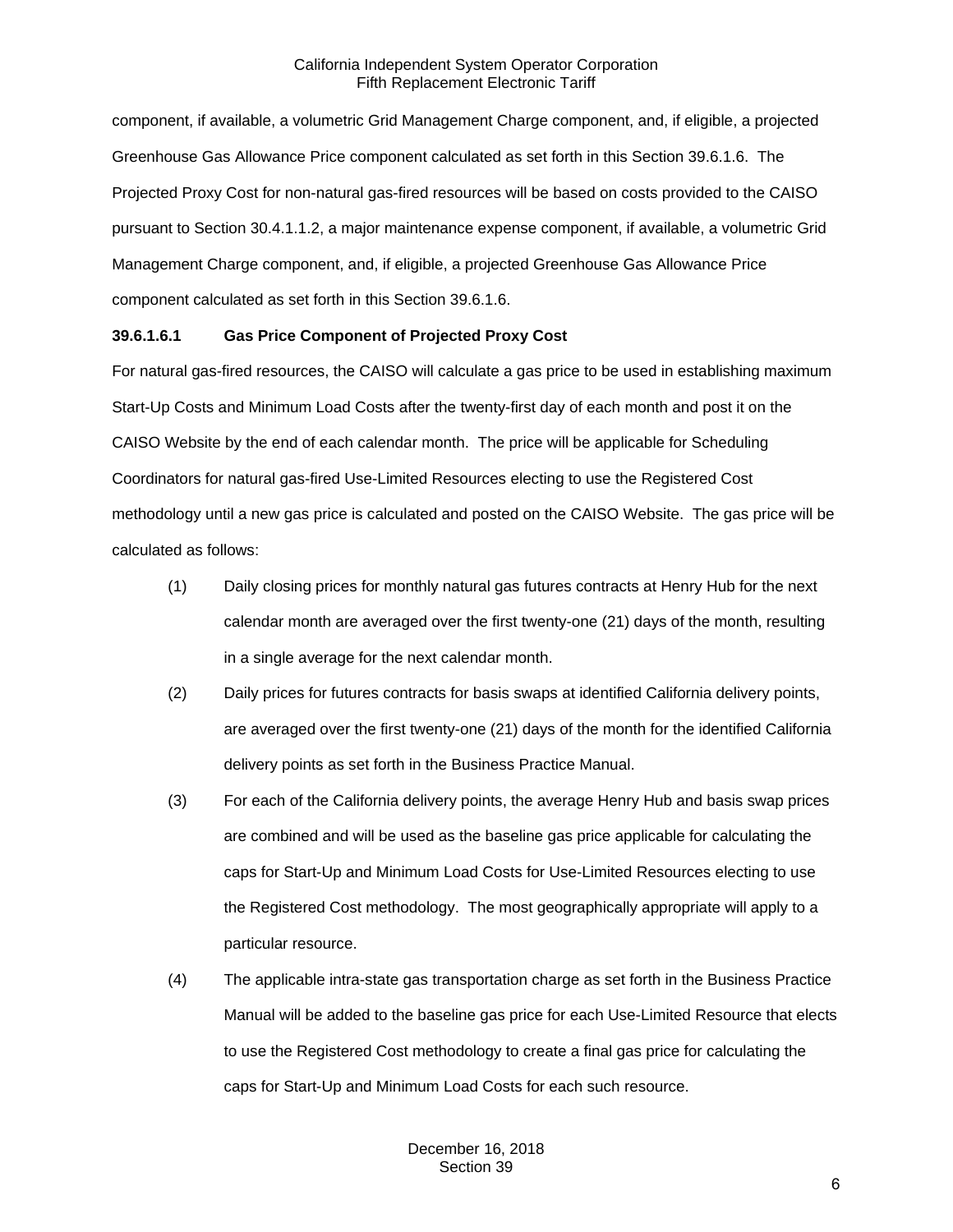For non-natural gas-fired resources, the Projected Proxy Costs for Start-Up Costs and Minimum Load Costs will be calculated using the information contained in the Master File used for calculating the Proxy Cost, as set forth in the Business Practice Manual.

## **39.6.1.6.2 Projected Greenhouse Gas Allowance Price**

For resources that are registered with the California Air Resources Board as having a greenhouse gas compliance obligation, the CAISO will calculate a projected Greenhouse Gas Allowance Price component to be used in establishing maximum Start-Up Costs and Minimum Load Costs after the twenty-first day of each month and will post it on the CAISO Website by the end of that month. The projected Greenhouse Gas Allowance Price component will be applicable for Scheduling Coordinators on behalf of eligible Use-Limited Resources electing to use the Registered Cost methodology until a new projected Greenhouse Gas Allowance Price component is calculated and posted on the CAISO Website. The projected Greenhouse Gas Allowance Price component will be calculated by averaging the applicable daily Greenhouse Gas Allowance Prices calculated over the first twenty (20) days of the month using the methodology set forth in Section 39.7.1.1.1.4.

## **39.6.1.6.3 Major Maintenance Expense Component**

The major maintenance expense component is determined based on the process set forth in Section 30.4.1.1.4.

## **39.6.1.6.4 Volumetric Grid Management Charge Component**

The volumetric Grid Management Charge component is set forth in Sections 39.7.1.1.1.1 and 39.7.1.1.1.2.

## **39.6.1.7 Maximum Transition Cost Values**

Scheduling Coordinators for capacity of Multi-Stage Generating Resources that are eligible and elect to use the Registered Cost methodology in accordance with Section 30.4 must register Transition Costs for each feasible transition between a lower MSG Configuration and a higher MSG Configuration, between zero and a maximum of 150 percent of the difference between the Projected Proxy Cost for the Start-Up Costs for the higher MSG Configuration, minus the Projected Proxy Cost for the Start-Up Costs for the lower MSG Configuration. If the result of this calculation is negative for any transition between two MSG Configurations, then the associated Transition Cost shall be zero.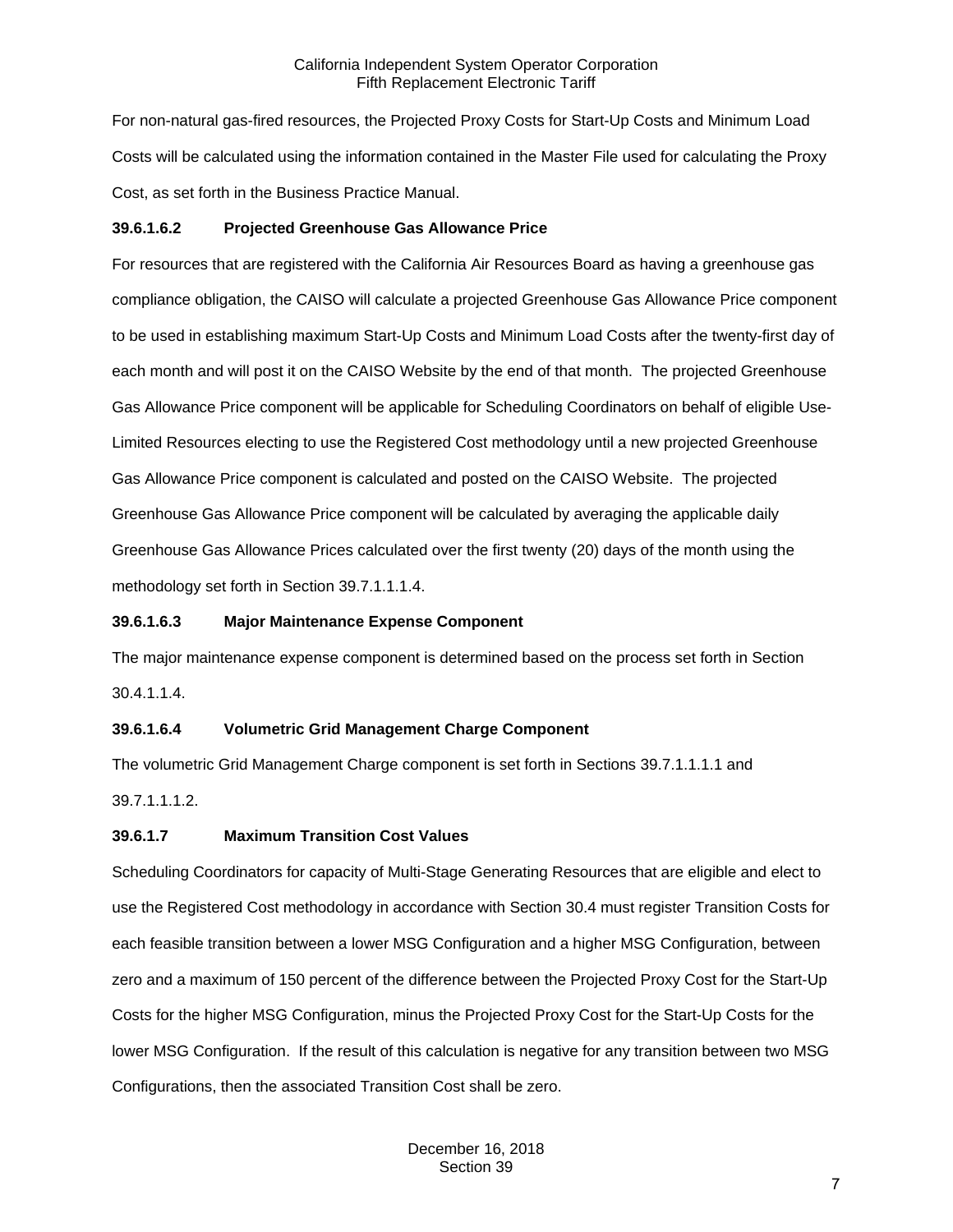## <span id="page-7-0"></span>**39.7 Local Market Power Mitigation for Energy Bids**

Local Market Power Mitigation is based on the assessment and designation of Transmission Constraints as competitive or non-competitive pursuant to Section 39.7.2. The local market power mitigation processes are described in Section 31.2 for the DAM and Sections 34.1.5 for the RTM.

## <span id="page-7-1"></span>**39.7.1 Calculation of Default Energy Bids**

Default Energy Bids shall be calculated by the CAISO, for the on-peak hours and off-peak hours for both the DAM and RTMs, pursuant to one of the methodologies described in this Section. The Scheduling Coordinator for each Generating Unit owner or Participating Load must rank order the following options of calculating the Default Energy Bid starting with its preferred method. The Scheduling Coordinator must provide the data necessary for determining the Variable Costs unless the Negotiated Rate Option precedes the Variable Cost Option in the rank order, in which case the Scheduling Coordinator must have a negotiated rate established with the Independent Entity charged with calculating the Default Energy Bid. If no rank order is specified for a Generating Unit or Participating Load, then the default rank order of (1) Variable Cost Option, (2) Negotiated Rate Option, (3) LMP Option will be applied. For the first ninety (90) days after changes to resource status and MSG Configurations as specified in Section 27.8.3, including the first ninety (90) days after the effective date of Section 27.8.3, the Default Energy Bid option for the resource is limited to the Negotiated Rate Option or the Variable Cost Option.

## **39.7.1.1 Variable Cost Option**

For natural gas-fueled units, the Variable Cost Option will calculate the Default Energy Bid by adding incremental cost (comprised of incremental fuel cost plus a volumetric Grid Management Charge adder plus a greenhouse gas cost adder if applicable) with variable operation and maintenance cost, adding ten percent (10%) to the sum, and adding a Bid Adder if applicable. For non-natural gas-fueled units, the Variable Cost Option will calculate the Default Energy Bid by summing incremental fuel cost plus ten percent (10%) of fuel cost plus a Bid Adder if applicable.

## **39.7.1.1.1 Incremental Cost Calculation Under the Variable Cost Option**

# **39.7.1.1.1.1 Natural Gas-Fired Resources**

(a) **Calculation of incremental fuel cost** - For natural gas-fueled units, incremental fuel cost is calculated based on an incremental heat rate curve multiplied by the natural gas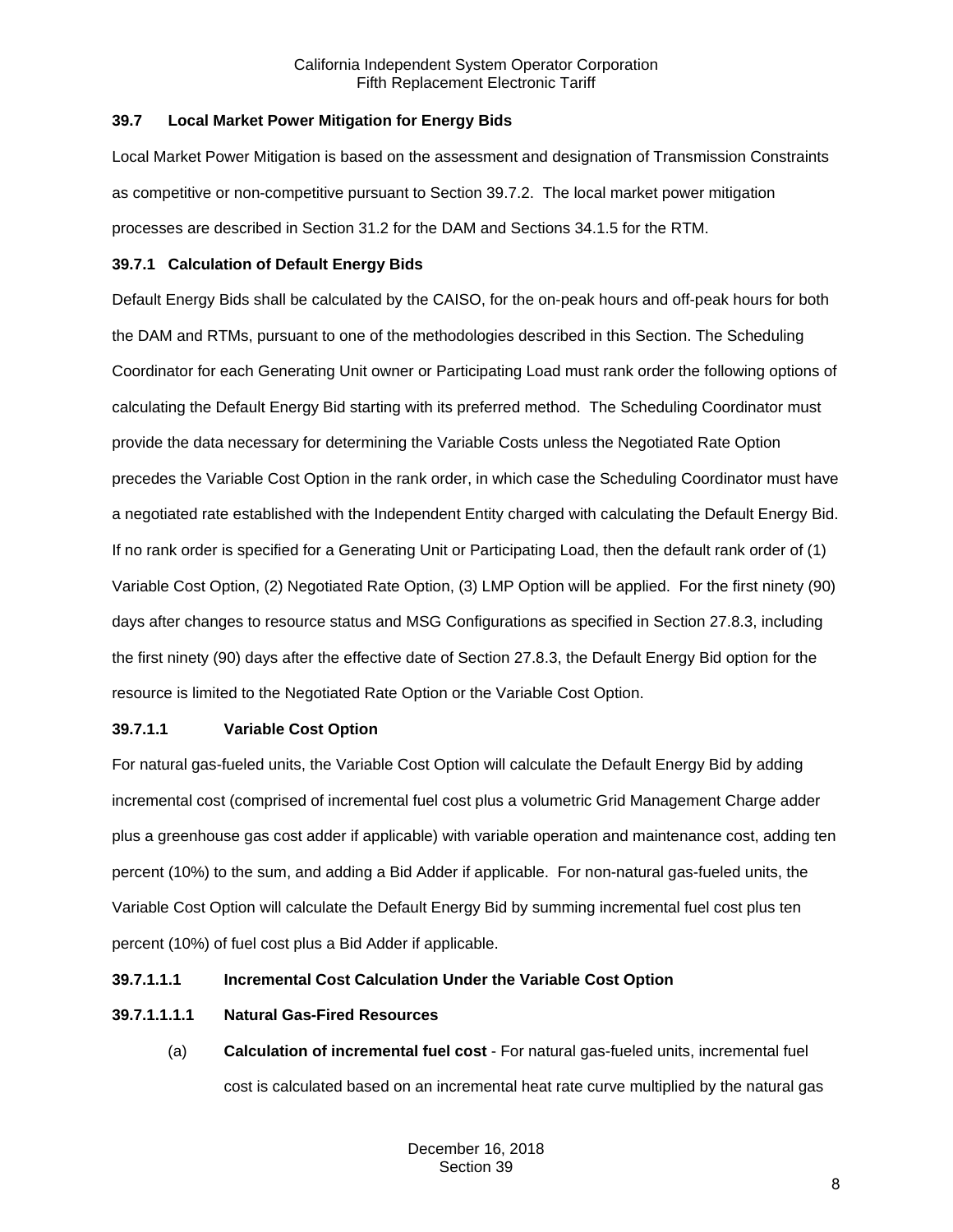price calculated as described below.

Resource owners shall submit to the CAISO average heat rates (Btu/kWh) measured for at least two (2) and up to eleven (11) generating operating points (MW), where the first and last operating points refer to the minimum and maximum operating levels (i.e., PMin and PMax), respectively. The average heat rate curve formed by the (Btu/kWh, MW) pairs is a piece-wise linear curve between operating points, and two (2) average heat rate pairs yield one (1) incremental heat rate segment that spans two (2) consecutive operating points. The incremental heat rates (Btu/kWh) in the incremental heat rate curve are calculated by converting the average heat rates submitted by resource owners to the CAISO to requirements of heat input (Btu/h) for each of the operating points and dividing the changes in requirements of heat input from one (1) operating point to the next by the changes in MW between two (2) consecutive operating points as specified in the Business Practice Manual. For each segment representing operating levels below eighty (80) percent of the unit's PMax, the incremental heat rate is limited to the maximum of the average heat rates for the two (2) operating points used to calculate the incremental heat rate segment.

The unit's final incremental fuel cost curve is calculated by multiplying this incremental heat rate curve by the applicable natural gas price, and then, if necessary, applying a leftto-right adjustment to ensure that the final incremental cost curve is monotonically nondecreasing. Heat rate and cost curves shall be stored, updated, and validated in the Master File.

(b) **Calculation of greenhouse gas cost adder** - For each natural gas-fired resource registered with the California Air Resources Board as having a greenhouse gas compliance obligation, the CAISO will calculate a greenhouse gas cost adder as the product of the resource's incremental heat rate, the greenhouse gas emissions rate authorized by the California Air Resources Board, and the applicable Greenhouse Gas Allowance Price.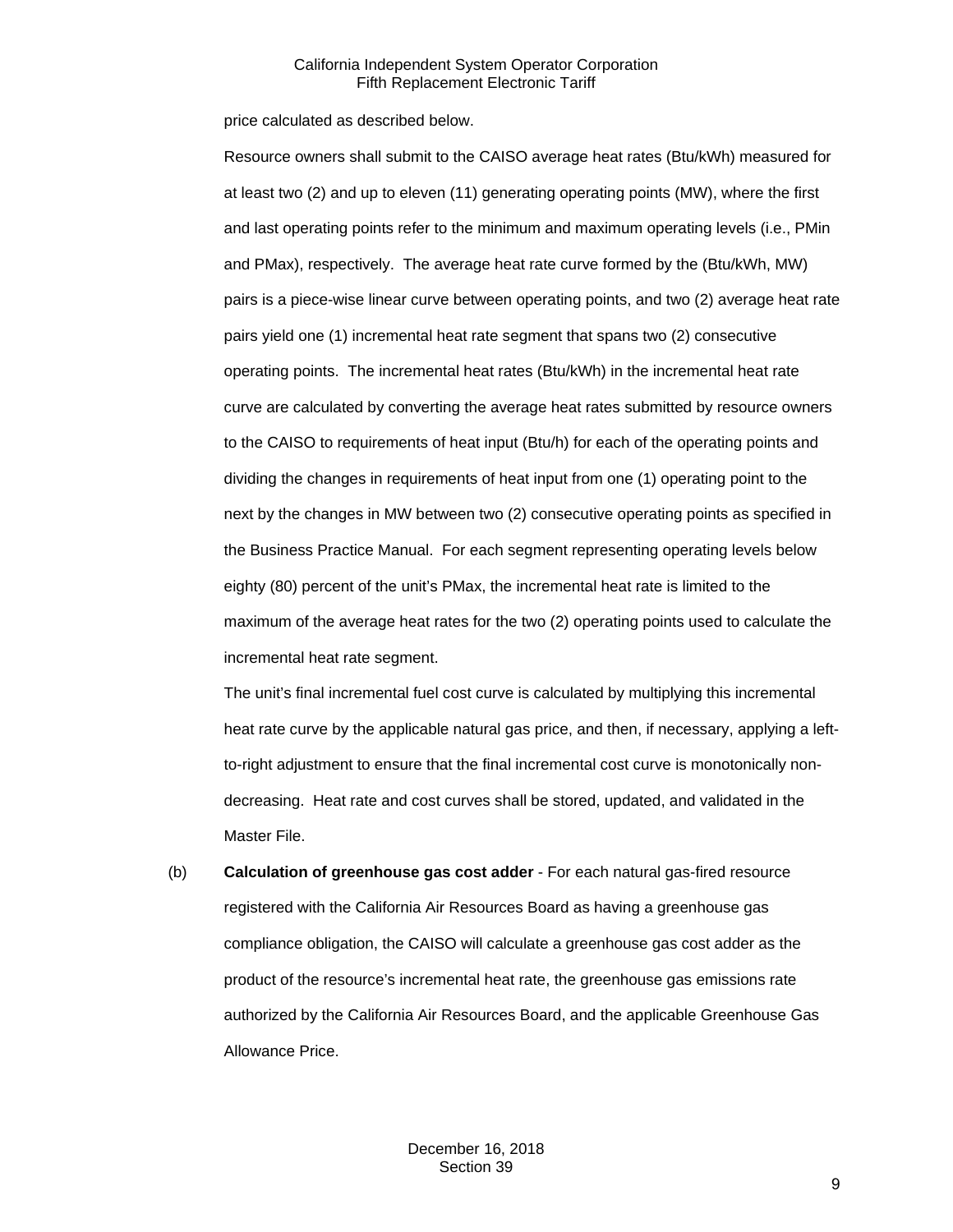(c) **Calculation of volumetric Grid Management Charge adder** - For each natural gasfired resource, the CAISO will include a volumetric Grid Management Charge adder that consists of: (i) the Market Services Charge; (ii) the System Operations Charge; and (iii) the Bid Segment Fee divided by the MW in the Bid segment.

## **39.7.1.1.1.2 Non-Natural Gas-Fired Resources**

For non-natural gas-fueled units, incremental fuel cost is calculated based on an average cost curve as described below.

Resource owners for non-natural gas-fueled units shall submit to the CAISO average fuel costs (\$/MW) measured for at least two (2) and up to eleven (11) generating operating points (MW), where the first and last operating points refer to the minimum and maximum operating levels (i.e., PMin and PMax), respectively. The average cost curve formed by the (\$/MWh, MW) pairs is a piece-wise linear curve between operating points, and two (2) average cost pairs yield one (1) incremental cost segment that spans two (2) consecutive operating points. For each segment representing operating levels below eighty (80) percent of the unit's PMax, the incremental cost rate is limited to the maximum of the average cost rates for the two (2) operating points used to calculate the incremental cost segment. The unit's final incremental fuel cost curve is then adjusted, if necessary, applying a left-to-right adjustment to ensure that the final incremental cost curve is monotonically non-decreasing. Cost curves will include: (i) greenhouse gas allowance costs for each non-natural gas-fired resource registered with the California Air Resources Board as having a greenhouse gas compliance obligation, as provided to the CAISO by the Scheduling Coordinator for the resource; and (ii) a volumetric Grid Management Charge adder that consists of: (i) the Market Services Charge; (ii) the System Operations Charge; and (iii) the Bid Segment Fee divided by the MW in the Bid segment. Cost curves shall be stored, updated, and validated in the Master File.

## **39.7.1.1.1.3 Calculation of Natural Gas Price**

(a) The CAISO will use different gas price indices for the Day-Ahead Market and the Real-Time Market. If a gas price index is unavailable for any reason, the CAISO will use the most recent available gas price index as set forth in Section 39.7.1.1.1.3(c).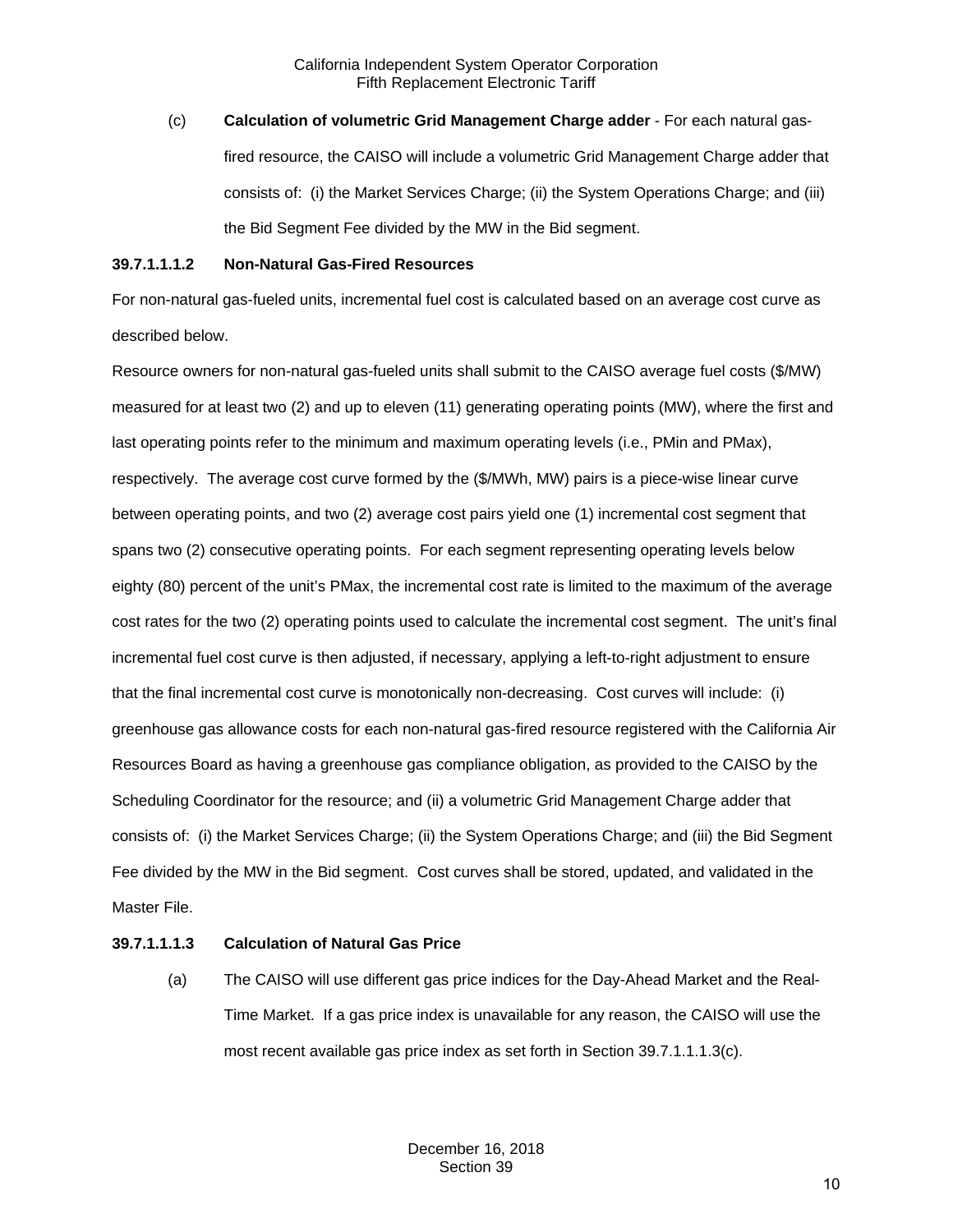- (b) For the Day-Ahead Market, the CAISO will use a gas price index based on natural gas prices reported by the Intercontinental Exchange one (1) day prior to the applicable Trading Day between 8:00 and 9:00 a.m. Pacific Time for natural gas deliveries on the Trading Day, which is a volume-weighted average price calculated by the Intercontinental Exchange based on trades transacted that day on the Intercontinental Exchange during its next-day trading window.
- (c) For the Real-Time Market, the CAISO will calculate a gas price index using at least two prices from two or more of the following publications: Natural Gas Intelligence, SNL Energy/BTU's Daily Gas Wire, Platt's Gas Daily, and the Intercontinental Exchange. The CAISO will update gas price indices for the Real-Time Market between the hours of 19:00 and 22:00 Pacific Time using natural gas prices published one (1) day prior to the applicable Trading Day for natural gas deliveries on the Trading Day, unless gas prices are not published on that day, in which case the CAISO will use the most recently published prices that are available.

#### **39.7.1.1.1.4 Calculation of Greenhouse Gas Allowance Price**

To calculate the Greenhouse Gas Allowance Price, the CAISO will use different greenhouse gas price indices for the Day-Ahead Market and the Real-Time Market and each greenhouse gas price index will be calculated on a daily basis using at least two prices from two or more of the following publications: the Intercontinental Exchange, CME Group, and ARGUS. If a greenhouse gas price index is unavailable for any reason, the CAISO will use the most recent available greenhouse gas price index. For the Day-Ahead Market, the CAISO will update the greenhouse gas price index between 19:00 and 22:00 Pacific Time using prices for greenhouse gas allowances published on the day that is two (2) days prior to the applicable Trading Day, unless prices for greenhouse gas allowances are not published on that day, in which case the CAISO will use the most recently published prices for greenhouse gas allowances that are available. For the Real-Time Market, the CAISO will update greenhouse gas price indices between the hours of 19:00 and 22:00 Pacific Time using prices for greenhouse gas allowances published one (1) day prior to the applicable Trading Day, unless prices for greenhouse gas allowances are not published on that day, in which case the CAISO will use the most recently published prices for greenhouse gas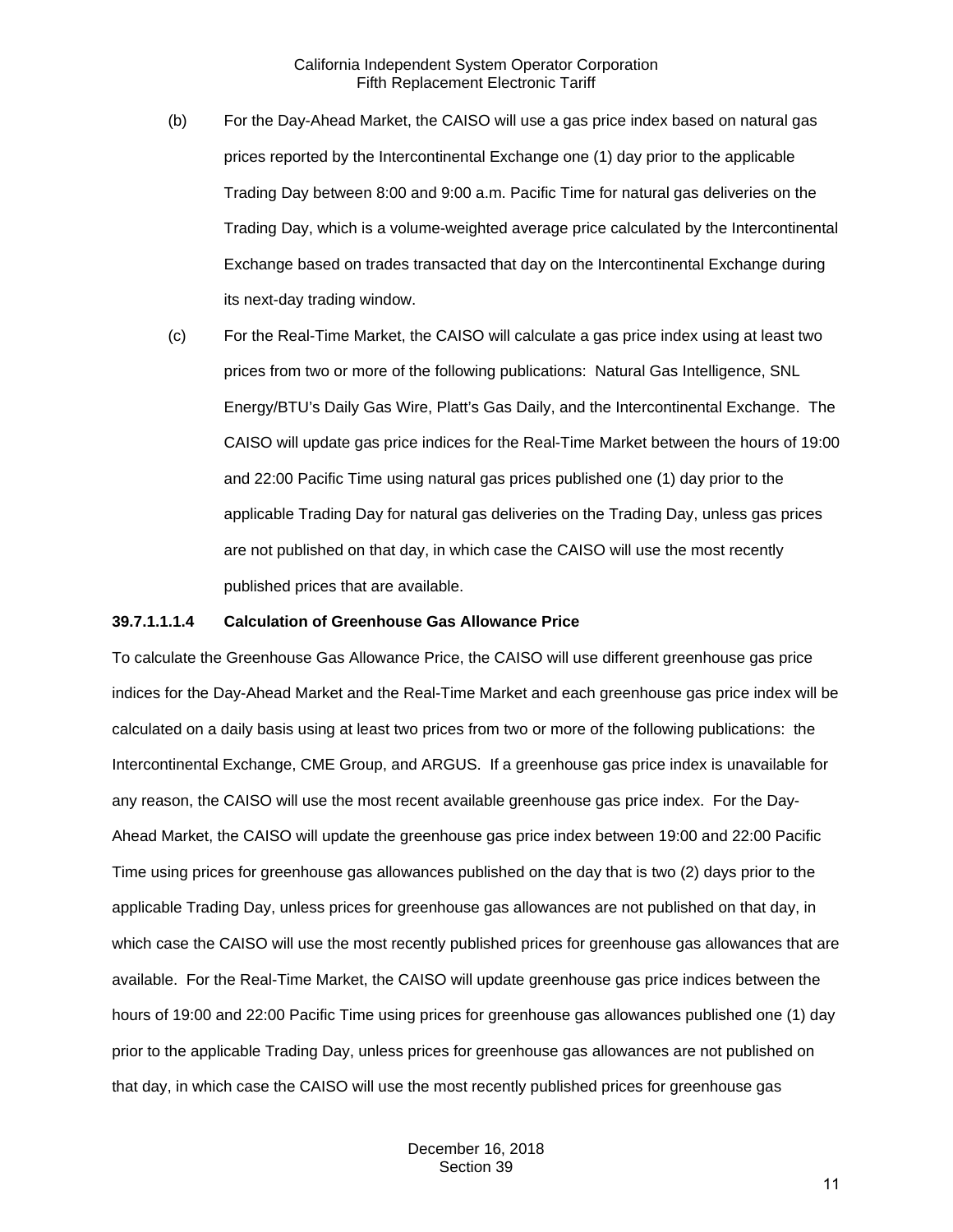allowances that are available. The CAISO will calculate each Greenhouse Gas Allowance Price during a year using prices for greenhouse gas allowances from that same year.

## **39.7.1.1.2 Variable Operation and Maintenance Cost Under the Variable Cost Option**

The default value for the variable operation and maintenance cost portion will vary by fuel source or technology as follows: (1) solar \$0.00/MWh; (2) nuclear \$1.00/MWh; (3) coal \$2.00/MWh; (4) wind \$2.00/MWh; (5) hydro \$2.50/MWh; (6) natural gas-fired combined cycle and steam units \$2.80/MWh; (7) geothermal \$3.00 WMh; (8) landfill gas \$4.00/MWh; (9) combustion turbines and reciprocating engines \$4.80/MWh; and (10) biomass \$5.00/MWh. Resource specific values may be negotiated with the CAISO or the Independent Entity charged with calculating the Default Energy Bid. Default operation and maintenance values as well as any negotiated values will also be used to calculate Minimum Load Costs pursuant to Section 30.4.

## **39.7.1.2 LMP Option**

The CAISO will calculate the LMP Option for the Default Energy Bid as a weighted average of the lowest quartile of LMPs at the Generating Unit PNode in periods when the unit was Dispatched during the preceding ninety (90) day period for which LMPs that have passed the price validation and correction process set forth in Section 35 are available. The weighted average will be calculated based on the quantities Dispatched within each segment of the Default Energy Bid curve. Each Bid segment created under the LMP Option for Default Energy Bids will be subject to a feasibility test, as set forth in a Business Practice Manual, to determine whether there are a sufficient number of data points to allow for the calculation of an LMP based Default Energy Bid. The feasibility test is designed to avoid excessive volatility of the Default Energy Bid under the LMP Option that could result when calculated based on a relatively small number of prices.

## **39.7.1.3 Negotiated Rate Option**

## **39.7.1.3.1 Submission Process**

Scheduling Coordinators that elect the Negotiated Rate Option for the Default Energy Bid shall submit a proposed Default Energy Bid along with supporting information and documentation as described in a BPM. Within ten (10) Business Days of receipt, the CAISO or an Independent Entity selected by the CAISO will provide a written response. If the CAISO or Independent Entity accepts the proposed Default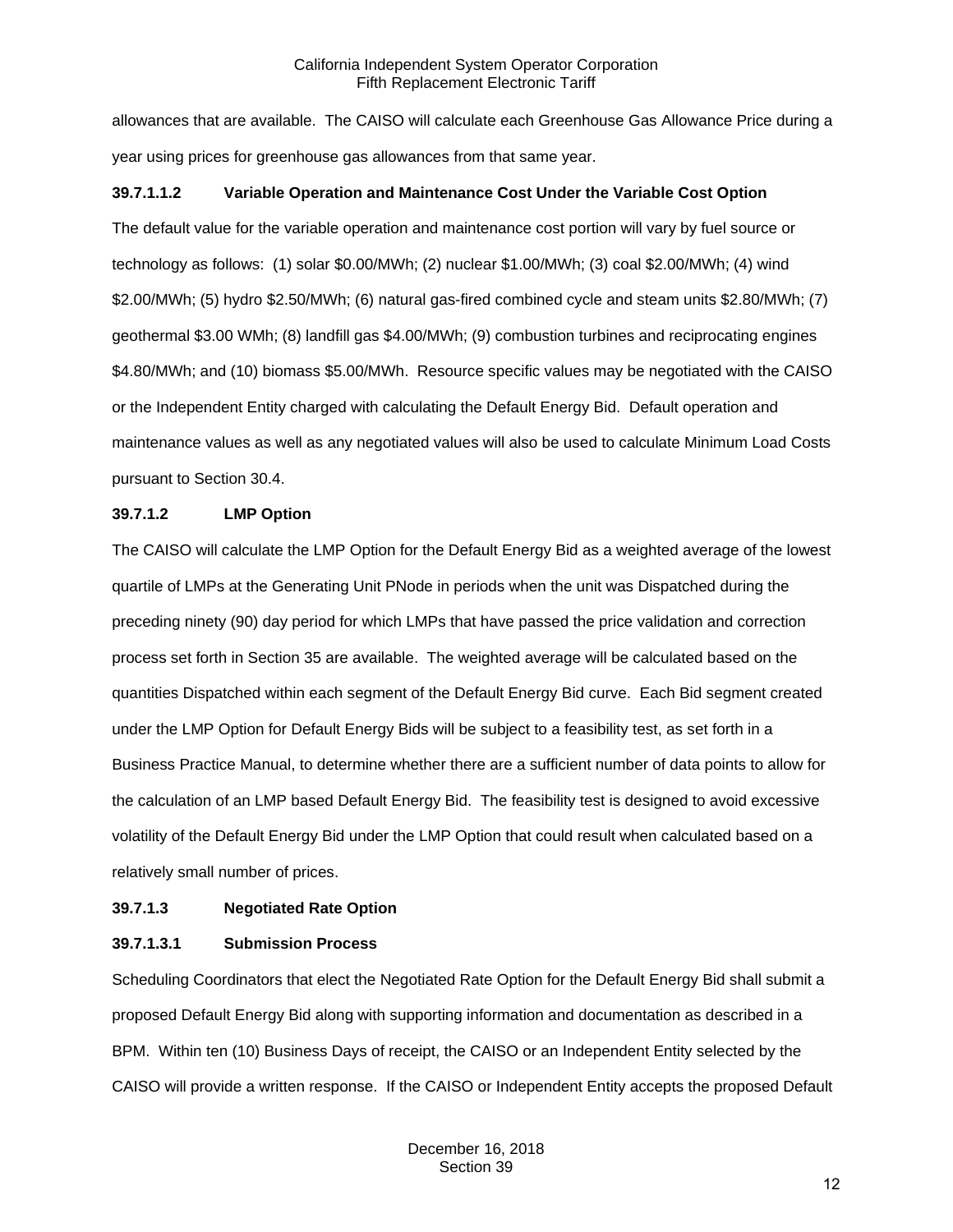Energy Bid, it will generally become effective within eleven (11) Business Days from the date of acceptance by the CAISO and remain in effect until: (1) the Default Energy Bid is modified by FERC; (2) the Default Energy Bid is modified by mutual agreement of the CAISO and the Scheduling Coordinator; or (3) the Default Energy Bid expires, is terminated or is modified pursuant to any agreed upon term or condition or pertinent FERC order.

If the CAISO or Independent Entity selected by the CAISO does not accept the proposed Default Energy Bid, the CAISO or Independent Entity selected by the CAISO and the Scheduling Coordinator shall enter a period of good faith negotiations that terminates sixty (60) days following the date of submission of a proposed Default Energy Bid by a Scheduling Coordinator. If at any time during this period, the CAISO or Independent Entity selected by the CAISO and the Scheduling Coordinator agree upon the Default Energy Bid, it will generally become effective within eleven (11) Business Days of the date of agreement and remain in effect until: (1) the Default Energy Bid is modified by FERC; (2) the Default Energy Bid is modified by mutual agreement of the CAISO and the Scheduling Coordinator; or (3) the Default Energy Bid expires, is terminated or is modified pursuant to any agreed upon term or condition or pertinent FERC order.

If by the end of the sixty (60)-day period the CAISO or Independent Entity selected by the CAISO and the Scheduling Coordinator fail to agree on the Default Energy Bid to be used under the Negotiated Rate Option, the Scheduling Coordinator has the right to file a proposed Default Energy Bid with FERC pursuant to Section 205 of the Federal Power Act.

During the sixty (60)-day period following the submission of a proposed negotiated Default Energy Bid by a Scheduling Coordinator, and pending FERC's acceptance in cases where the CAISO or Independent Entity selected by the CAISO fail to agree on the Default Energy Bid for use under the Negotiated Rate Option and the Scheduling Coordinator filed a proposed Default Energy Bid with FERC pursuant to Section 205 of the Federal Power Act, the Scheduling Coordinator has the option of electing to use any of the other options available pursuant to Section 39.7. If the Scheduling Coordinator does not elect to use any of the other options available pursuant to Section 39.7, or if sufficient data do not exist to calculate a Default Energy Bid using any of these options, the CAISO may establish a temporary Default Energy Bid as specified in Section 39.7.1.5.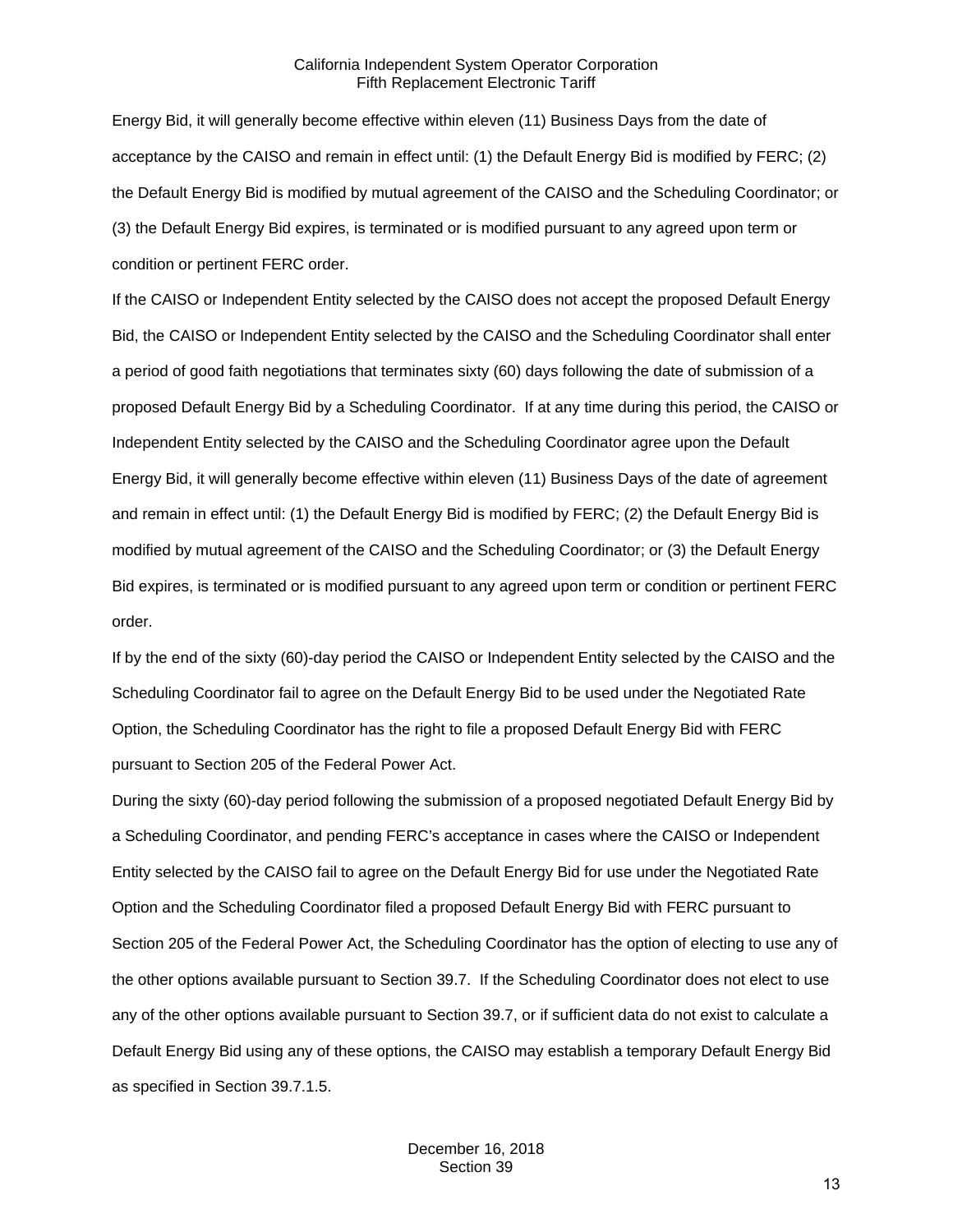## **39.7.1.3.2 Informational Filings with FERC**

The CAISO shall make an informational filing with FERC of any adders or interim adders for major maintenance expenses determined pursuant to Sections 30.4.1.1.1, 30.4.1.1.2, and 30.4.1.1.4, any Default Energy Bids negotiated pursuant to this section, any temporary Default Energy Bids established pursuant to Section 39.7.1.5, or any custom operations and maintenance adders negotiated pursuant to Section 39.7.1.1.2, no later than seven (7) days after the end of the month in which the Default Energy or operations and maintenance values were established.

## **39.7.1.4 Frequently Mitigated Unit Option**

A Frequently Mitigated Unit that is eligible for a Bid Adder may select a fourth Default Energy Bid option, which is equal to the Variable Cost Option plus the Bid Adder as described in Section 39.7.

# **39.7.1.5 Temporary Default Energy Bid**

If the Scheduling Coordinator does not elect to use any of the other options available pursuant to Section 39.7.1, or if sufficient data do not exist to calculate a Default Energy Bid using any of the available options, the CAISO will first seek to obtain from the Scheduling Coordinator any additional data required for calculating the Default Energy Bid options available pursuant to 39.7.1. If the provision of additional data by a Scheduling Coordinator results in additional or modified Default Energy Bid options pursuant to 39.7.1, the Scheduling Coordinator will have another opportunity to elect one of these options as its temporary Default Energy Bid. If the Scheduling Coordinator does not elect to use any of the options available pursuant to Section 39.7.1, or if sufficient data still do not exist to calculate a Default Energy Bid using any of the available options, the CAISO may establish a temporary Default Energy Bid based on one or more of the following: (1) operating cost data, opportunity cost, and other appropriate input from the Market Participant; (2) the CAISO's estimated operating costs of the Electric Facility, taking the best information available to the CAISO; (3) an appropriate average of competitive Bids of one or more similar Electric Facilities; or (4) any of the other options for determining a Default Energy Bid for which data are available.

## **39.7.1.6 Default Energy Bids for RMR Units**

The available capacity in excess of the Maximum Net Dependable Capacity (MNDC) specified in the RMR Contract up to the maximum generation capacity (PMax) is subject to Local Market Power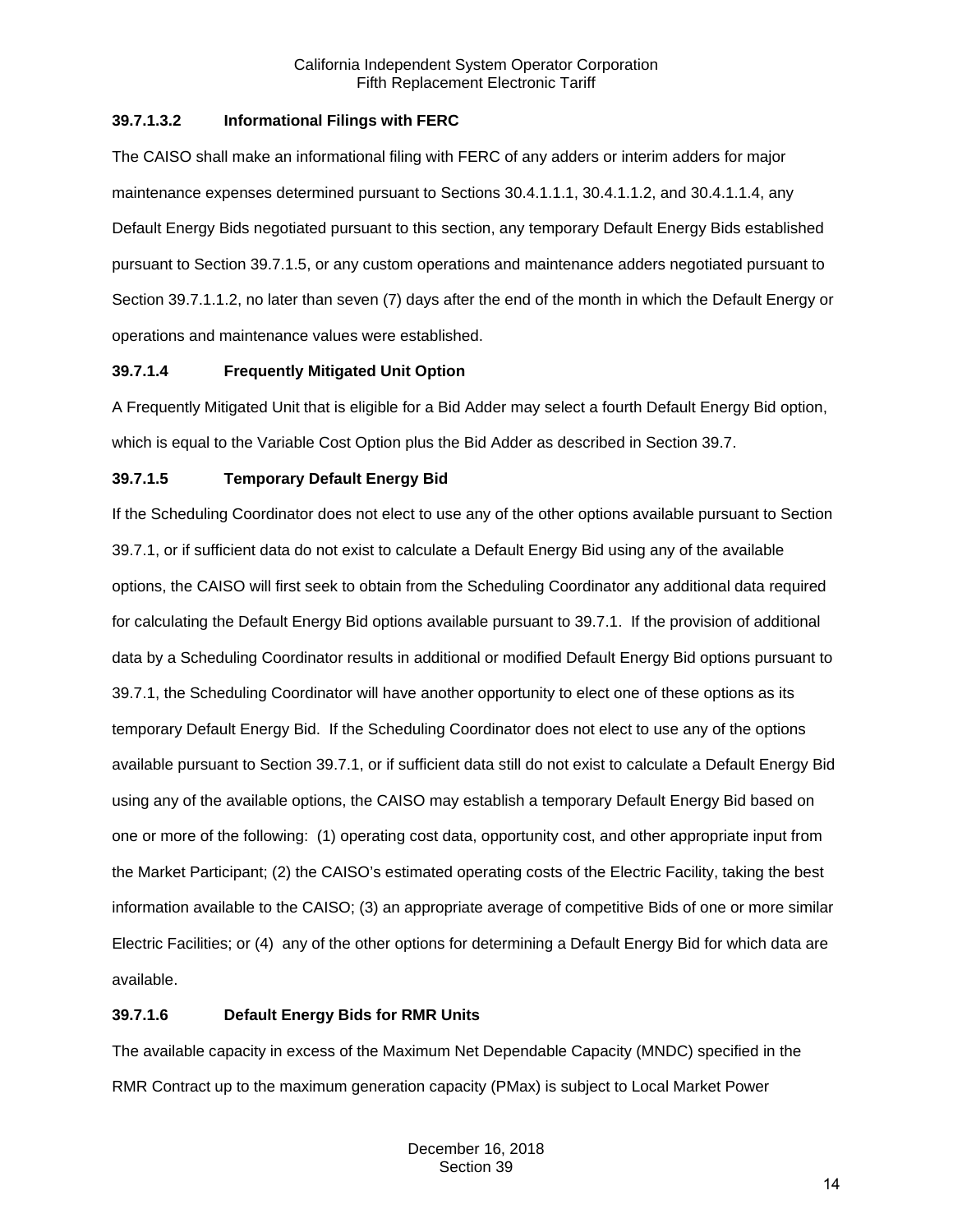Mitigation. The Scheduling Coordinator for the RMR Unit must rank order its preferences between the Variable Cost Option, the LMP Option, and the Negotiated Rate Option, which shall be the default rank order if no rank order is specified by the Scheduling Coordinator. These preferences will be used to determine the Default Energy Bids for the capacity between the MNDC and PMax. RMR Proxy Bids for RMR Units based on contractually specified costs are used in lieu of Default Energy Bids for the contractual RMR Unit capacity between the minimum generating capacity (PMin) and the MNDC. The CAISO or Independent Entity will concatenate these two calculation methodologies (for calculating RMR Proxy Bids and Default Energy Bids for RMR Units) and will adjust them for monotonicity without lowering any price on either curve to create a single Energy Bid Curve to be used in the MPM processes as described in Sections 31 and 33 for the DAM and RTM, respectively. RMR Units are not eligible to receive a Bid Adder pursuant to Section 39.8 for contractual RMR Unit capacity between PMin and MNDC.

## **39.7.1.7 Filings with FERC to Recover Actual Marginal Fuel Procurement Costs**

A Scheduling Coordinator for a resource subject to any of the Default Energy Bid Options in Section 39.7.1 may seek to recover actual marginal fuel procurement costs pursuant to a filing with FERC in accordance with Section 30.12.

#### <span id="page-14-0"></span>**39.7.2 Competitive Path Designation**

#### **39.7.2.1 Timing of Assessments**

For the DAM and RTM, the CAISO will make assessments and designations of whether Transmission Constraints are competitive or non-competitive as part of the MPM runs associated with the DAM and RTM, respectively. Only binding Transmission Constraints determined by the MPM process will be assessed in the applicable market.

#### **39.7.2.2 Criteria**

(A) Notwithstanding the provisions in Section 39.7.2.2(B), when the CAISO enforces the natural gas constraint pursuant to Section 27.11, the CAISO may deem selected internal constraints to be non-competitive for specific days or hours based on its determination that actual electric supply conditions may be non-competitive due to anticipated electric supply conditions in the Southern California Gas Company and San Diego Gas & Electric Company gas regions.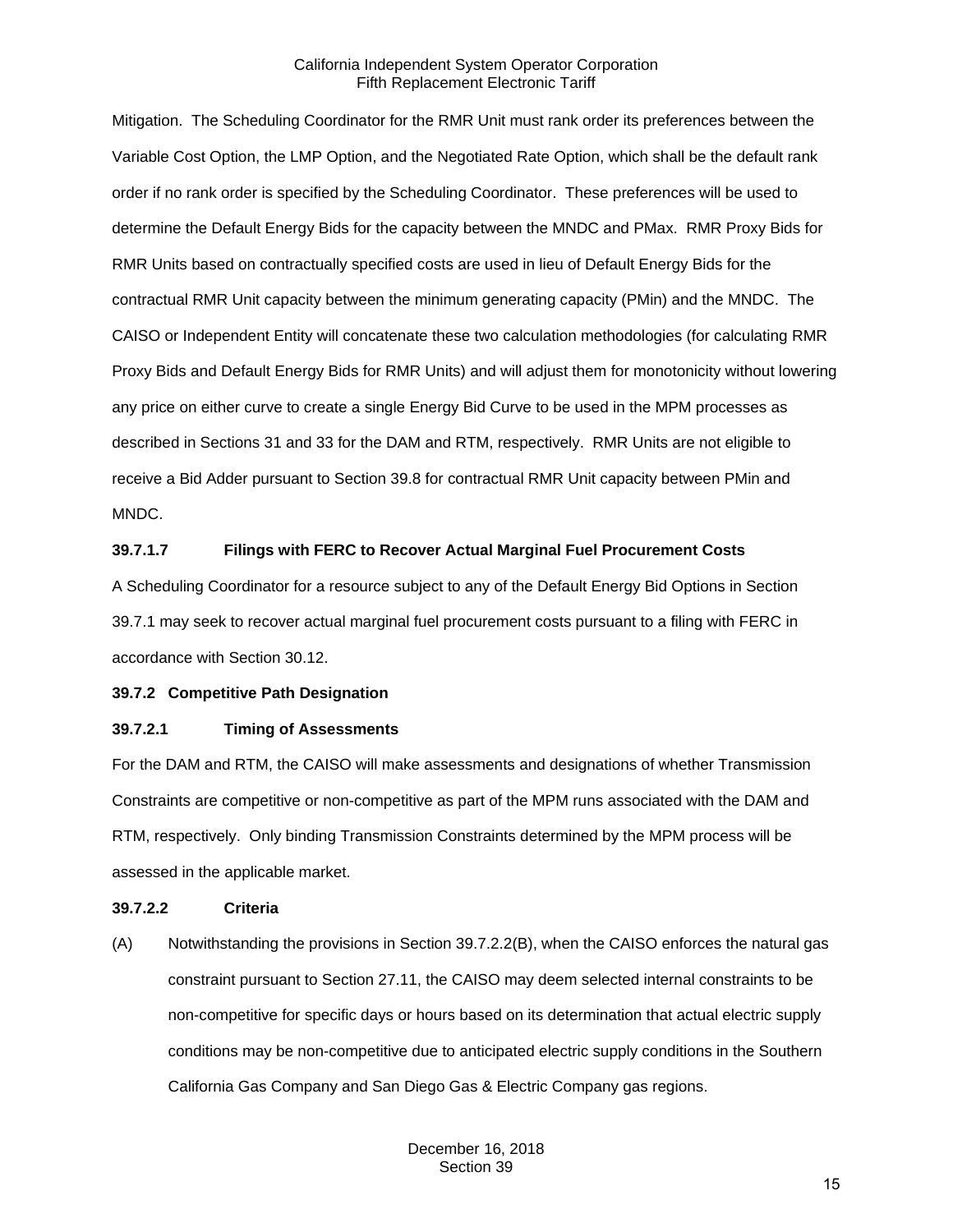- (B) Subject to Section 39.7.3, for the DAM and RTM, a Transmission Constraint will be noncompetitive only if the Transmission Constraint fails the dynamic competitive path assessment pursuant to this Section 39.7.2.2.
	- (a) Transmission Constraints for the DAM As part of the MPM process associated with the DAM, the CAISO will designate a Transmission Constraint for the DAM as noncompetitive when the fringe supply of counter-flow to the Transmission Constraint from all portfolios of suppliers that are not identified as potentially pivotal is less than the demand for counter-flow to the Transmission Constraint. For purposes of determining whether to designate a Transmission Constraint as non-competitive pursuant to this Section 39.7.2.2(a):
		- (i) Counter-flow to the Transmission Constraint means the delivery of Power from a resource to the system load distributed reference bus. If counter-flow to the Transmission Constraint is in the direction opposite to the market flow of Power to the Transmission Constraint, the counter-flow to the Transmission Constraint is calculated as the shift factor multiplied by the resource's scheduled Power. Otherwise, counter-flow to the Transmission Constraint is zero.
		- (ii) Fringe supply of counter-flow to the Transmission Constraint means all available capacity from internal resources not controlled by the identified potentially pivotal suppliers and all internal Virtual Supply Awards not controlled by the identified potentially pivotal suppliers that provide counter-flow to the Transmission Constraint. Available capacity reflects the highest capacity of a resource's Energy Bid adjusted for Self-Provided Ancillary Services and derates.
		- (iii) Demand for counter-flow to the Transmission Constraint means all internal dispatched Supply and Virtual Supply Awards that provide counter-flow to the Transmission Constraint.
		- (iv) Potentially pivotal suppliers mean the three (3) portfolios of net sellers that control the largest quantity of counter-flow supply to the Transmission Constraint.
		- (v) Portfolio means the effective available internal generation capacity under the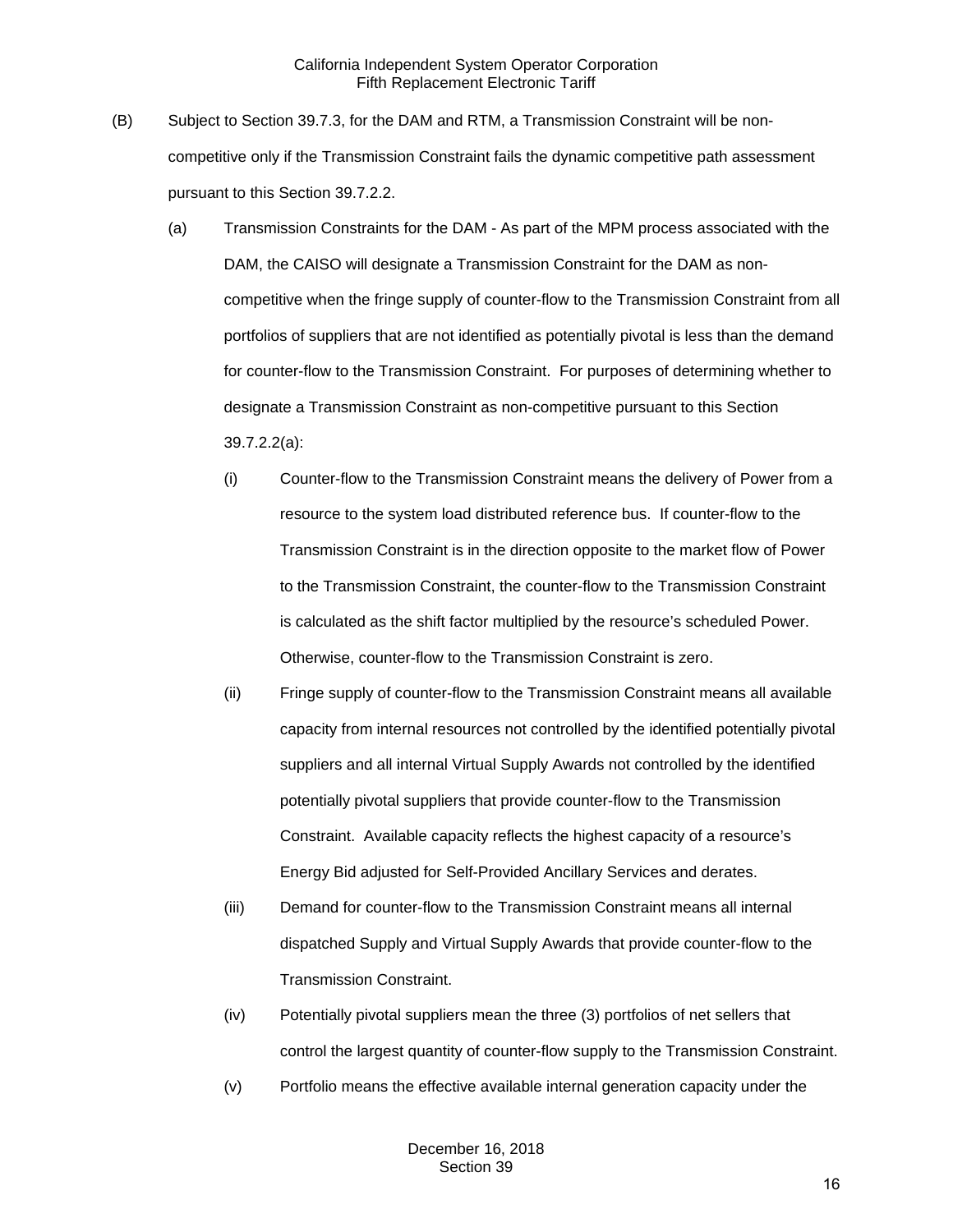control of the Scheduling Coordinator and/or Affiliate determined pursuant to Section 4.5.1.1.12 and all effective internal Virtual Supply Awards of the Scheduling Coordinator and/or Affiliate. Effectiveness in supplying counter-flow is determined by scaling generation capacity and/or Virtual Supply Awards by the shift factor from that location to the Transmission Constraint being tested.

- (vi) A portfolio of a net seller means any portfolio that is not a portfolio of a net buyer. A portfolio of a net buyer means a portfolio for which the average daily net value of Measured Demand minus Supply over a twelve (12) month period is positive. The average daily net value is determined for each portfolio by subtracting, for each Trading Day, Supply from Measured Demand and then averaging the daily value for all Trading Days over the twelve (12) month period. The CAISO will calculate whether portfolios are portfolios of net buyers in the third month of each calendar quarter and the calculations will go into effect at the start of the next calendar quarter. The twelve (12) month period used in this calculation will be the most recent twelve (12) month period for which data is available. The specific mathematical formula used to perform this calculation will be set forth in a Business Practice Manual. Market Participants without physical resources will be deemed to be net sellers for purposes of this Section 39.7.2.2(a)(vi).
- (vii) In determining which Scheduling Coordinators and/or Affiliates control the resources in the three (3) identified portfolios, the CAISO will include resources and Virtual Supply Awards directly associated with all Scheduling Coordinator ID Codes associated with the Scheduling Coordinators and/or Affiliates, as well as all resources that the Scheduling Coordinators and/or Affiliates control pursuant to Resource Control Agreements registered with the CAISO as set forth Section 4.5.1.1.13. Resources identified pursuant to Resource Control Agreements will only be assigned to the portfolio of the Scheduling Coordinator that has control of the resource or whose Affiliate has control of the resource pursuant to the Resource Control Agreements.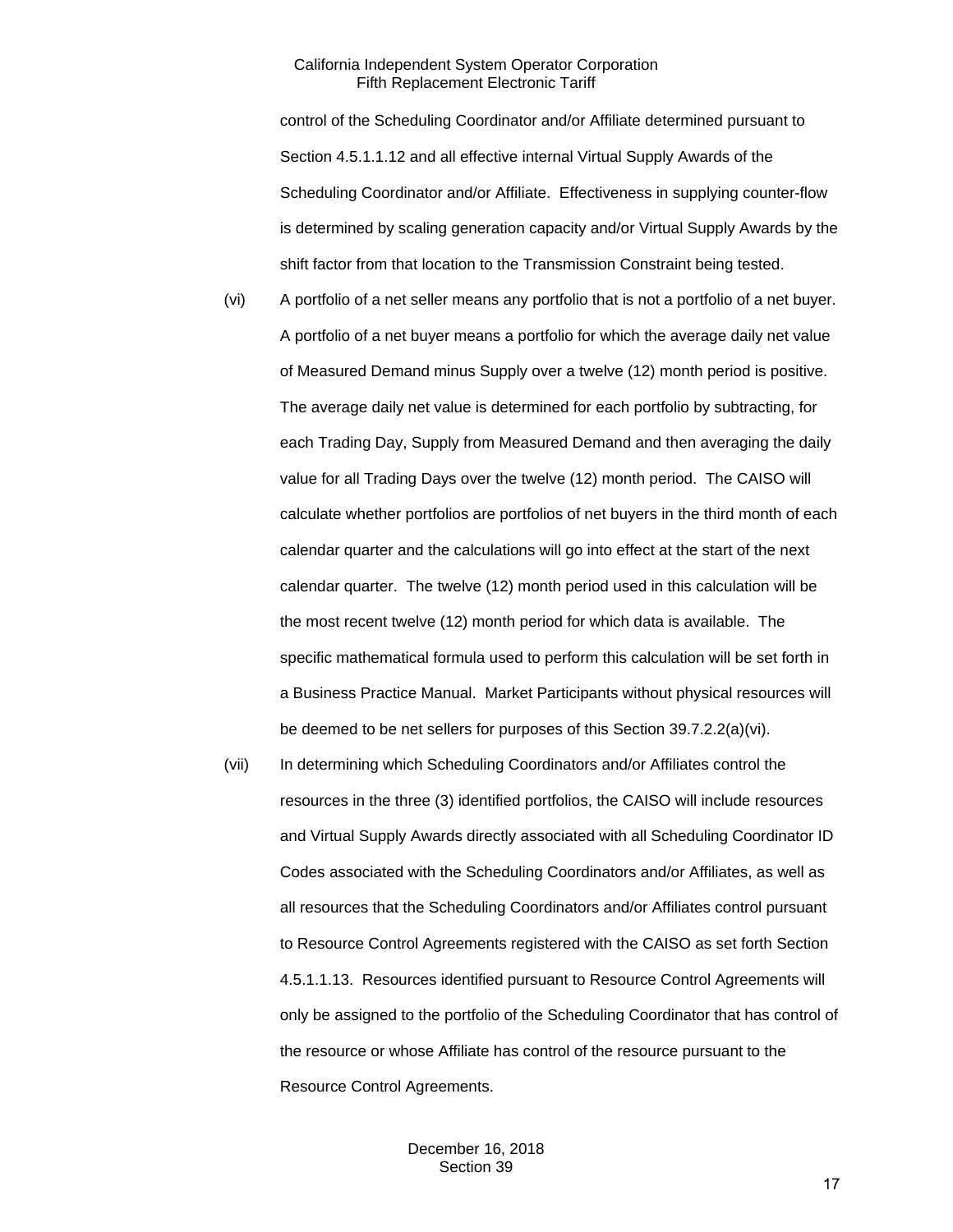- (b) Transmission Constraints for the RTM As part of the MPM processes associated with the RTM, the CAISO will designate a Transmission Constraint for the RTM as noncompetitive when the sum of the supply of counter-flow from all portfolios of potentially pivotal suppliers to the Transmission Constraint and the fringe supply of counter-flow to the Transmission Constraint from all portfolios of suppliers that are not identified as potentially pivotal is less than the demand for counter-flow to the Transmission Constraint. For purposes of determining whether to designate a Transmission Constraint as non-competitive pursuant to this Section 39.7.2.2(b):
	- (i) Counter-flow to the Transmission Constraint has the meaning set forth in Section 39.7.2.2(a)(i).
	- (ii) Supply of counter-flow from all portfolios of potentially pivotal suppliers to the Transmission Constraint means the minimum available capacity from internal resources controlled by the identified potentially pivotal suppliers that provide counter-flow to the Transmission Constraint. The minimum available capacity for the current market interval will reflect the greatest amount of capacity that can be physically withheld. The minimum available capacity is the lowest output level the resource could achieve in the current market interval given its dispatch in the last market interval and limiting factors including Minimum Load, Ramp Rate, Self-Provided Ancillary Services, Ancillary Service Awards (in the Real-Time Market only), and derates.
	- (iii) Potentially pivotal suppliers mean the three (3) portfolios of net sellers that control the largest quantity of counter-flow supply to the Transmission Constraint that can be withheld. Counter-flow supply to the Transmission Constraint that can be withheld reflects the difference between the highest capacity and the lowest capacity of a resource's Energy Bid (not taking into account the Ramp Rate of the resource), measured from the Dispatch Operating Point for the resource in the immediately preceding fifteen (15) minute FMM interval or the preceding five (5) minute RTD interval, as applicable (taking into account the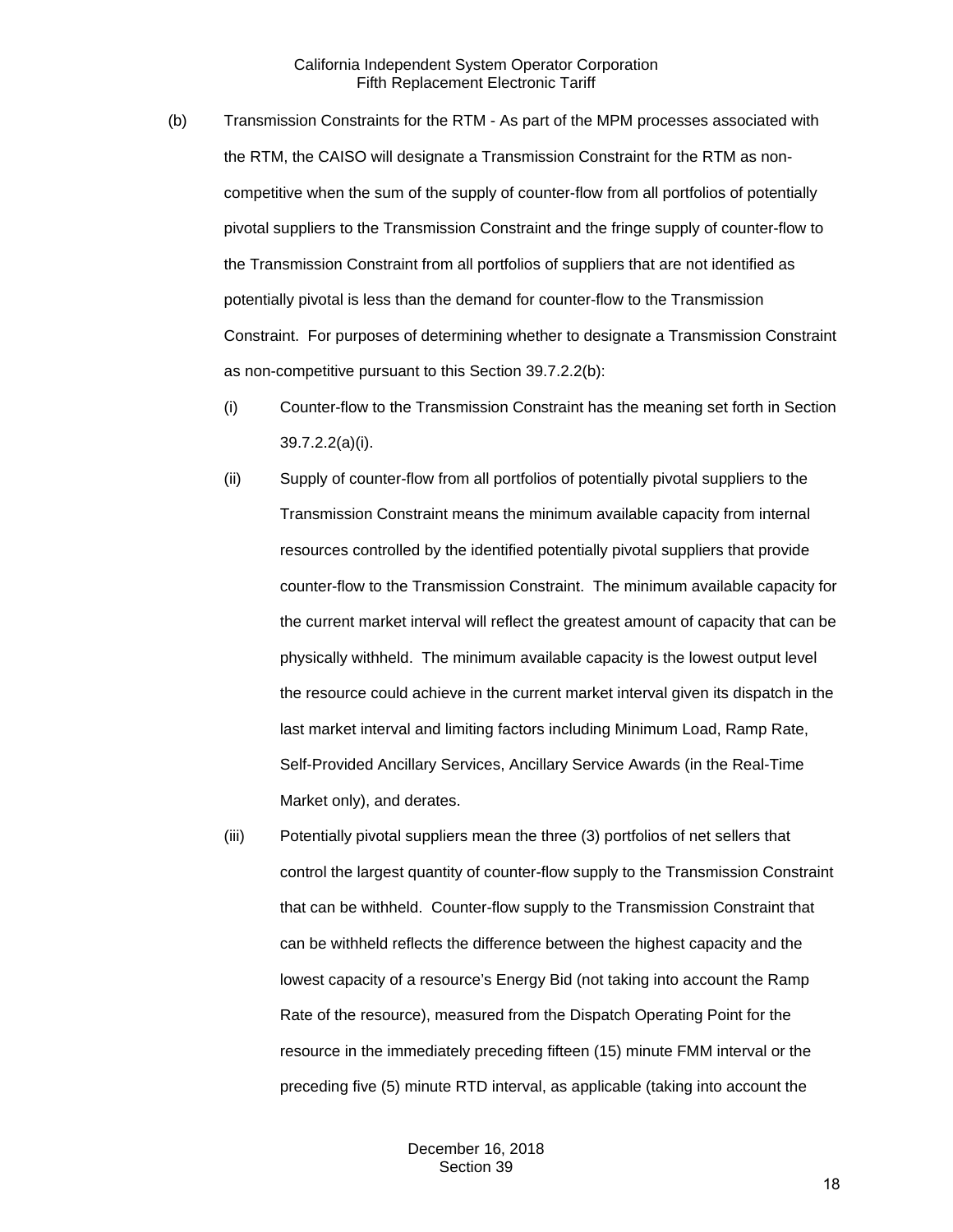Ramp Rate of the resource), adjusted for Self-Provided Ancillary Services and derates in determining whether to designate a Transmission Constraint as noncompetitive for the RTM, or adjusted for Ancillary Service Awards and derates in determining whether to designate a Transmission Constraint as non-competitive for the RTM. In determining whether to designate a Transmission Constraint as non-competitive for the RTM, counter-flow supply to the Transmission Constraint that can be withheld also reflects the PMin of each Short Start Unit with a Start-Up Time of sixty (60) minutes or less that was off-line in the immediately preceding fifteen (15) minute interval of the FMM. In determining whether to designate a Transmission Constraint as non-competitive for the FMM, counterflow supply to the Transmission Constraint that can be withheld also reflects the PMin of each Short Start Unit with a Start-Up Time of fifteen (15) minutes or less that was off-line in the immediately preceding fifteen (15) minute interval.

- (iv) Portfolio means the effective available internal generation capacity under the control of the Scheduling Coordinator and/or Affiliate determined pursuant to Sections 4.5.1.1.12 and 39.7.2.2(a)(vii). Effectiveness in supplying counter-flow is determined by scaling generation capacity by the shift factor from that location to the Transmission Constraint being tested.
- (v) A portfolio of a net seller has the meaning set forth in Section 39.7.2.2(a)(vi).
- (vi) Fringe supply of counter-flow to the Transmission Constraint means all available capacity from internal resources not controlled by the identified potentially pivotal suppliers that provide counter-flow to the Transmission Constraint. Available capacity reflects the highest capacity of a resource's Energy Bid (not taking into account the Ramp Rate of the resource), measured from the Dispatch Operating Point for the resource in the immediately preceding fifteen (15) minute interval of the FMM or five (5) minute interval of the RTD, as applicable (taking into account the Ramp Rate of the resource), adjusted for Self-Provided Ancillary Services and derates in determining whether to designate a Transmission Constraint as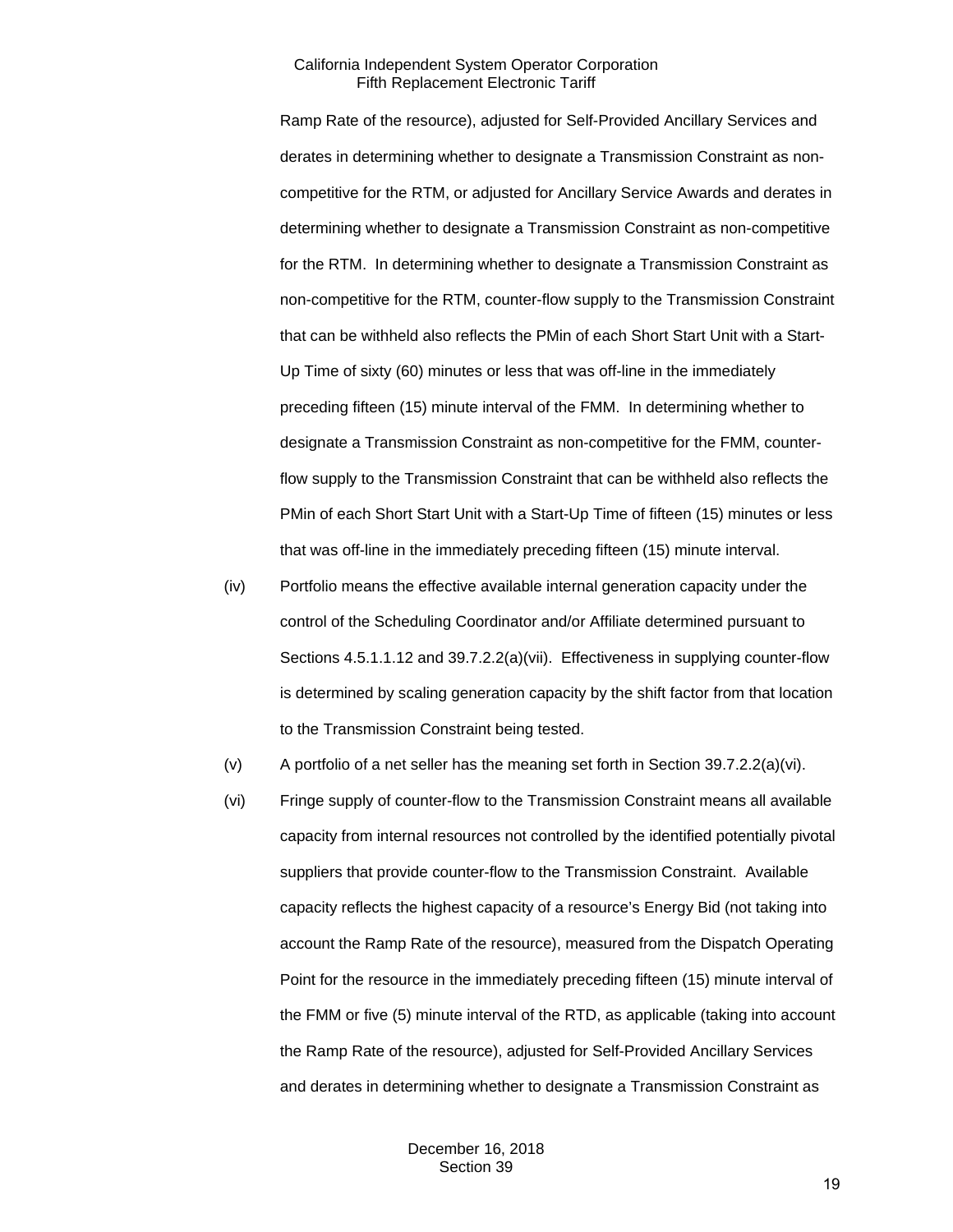non-competitive for the RTM, or adjusted for Ancillary Service Awards and derates in determining whether to designate a Transmission Constraint as noncompetitive for the RTM.

(vii) Demand for counter-flow to the Transmission Constraint means all internal dispatched Supply that provides counter-flow to the Transmission Constraint.

## <span id="page-19-0"></span>**39.7.3 Default Competitive Path Designations**

The CAISO will maintain default competitive path designation sets for the Day-Ahead Market and for the Real-Time Market, which the CAISO will use in order to determine the competitiveness or noncompetitiveness of Transmission Constraints under two circumstances: (1) in the event of a failure of the CAISO Markets software to perform an assessment of whether Transmission Constraints are competitive or non-competitive pursuant to Section 39.7.2; and (2) in order to determine whether Exceptional Dispatches are related to a non-competitive Transmission Constraint for purposes of mitigation of Exceptional Dispatches of resources under Section 39.10(1). Default competitive path designations will be determined pursuant to the methodology set forth in this Section 39.7.3 and will be updated no less frequently than once every seven (7) days. Until the CAISO has developed sufficient information to develop default competitive path designations, the CAISO will continue to utilize the most recent list of competitive path designations determined prior to the effective date of this tariff provision.

# **39.7.3.1 Methodology for Determining Day-Ahead Default Competitive Path Designations for Transmission Constraints other than Path 15 and Path 26 Transmission Constraints**

The CAISO will designate a Transmission Constraint other than the Path 15 Transmission Constraint or the Path 26 Transmission Constraint as competitive for purposes of determining default competitive path designations for the Day-Ahead Market only if both of the following conditions are met:

- (1) Congestion occurred on the Transmission Constraint in ten (10) or more hours of the days for which the Transmission Constraint was tested for competitiveness pursuant to Section 39.7.2; and
- (2) the Transmission Constraint was deemed competitive pursuant to Section 39.7.2 in seventy-five (75) percent or more of the instances in which the Transmission Constraint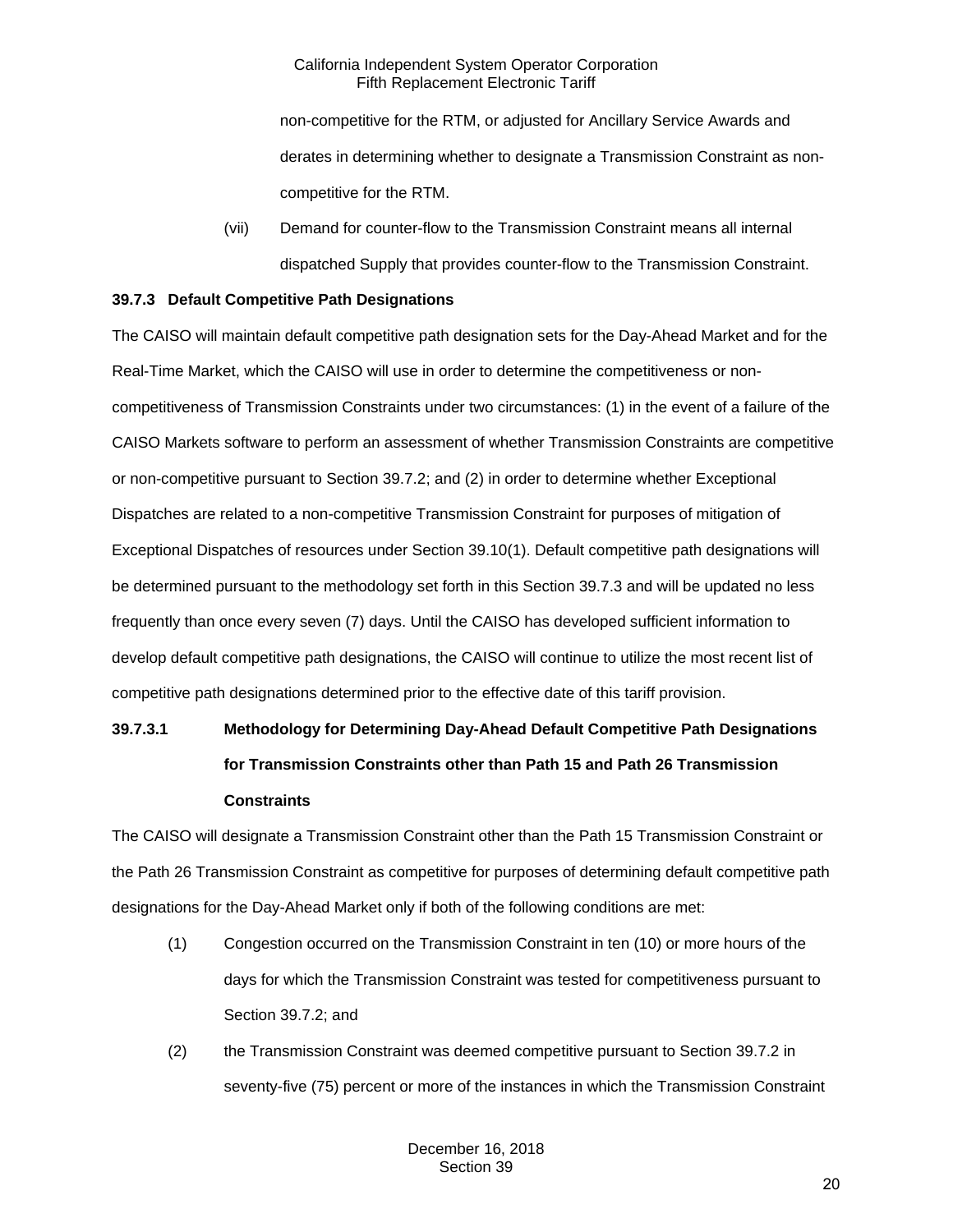was binding when tested. These calculations will be made utilizing data from the Day-Ahead Market for the most recent sixty (60) Trading Days for which data is available. The CAISO will designate a Transmission Constraint other than the Path 15 Transmission Constraint or the Path 26 Transmission Constraint as non-competitive if the CAISO lacks sufficient data to determine whether the occurrences set forth in Sections 39.7.3.1(1) and 39.7.3.1(2) took place on the Transmission Constraint over the sixty (60) Trading Day period.

# **39.7.3.2 Methodology for Determining HASP/RTM Default Competitive Path Designations for Transmission Constraints other than Path 15 and Path 26 Transmission Constraints**

The CAISO will designate a Transmission Constraint other than the Path 15 Transmission Constraint or the Path 26 Transmission Constraint as competitive for purposes of determining default competitive path designations for the HASP/RTM only if both of the following conditions are met:

- (1) Congestion occurred on the Transmission Constraint in ten (10) or more of the hours for which the Transmission Constraint was tested for competitiveness pursuant to Section 39.7.2; and
- (2) the Transmission Constraint was deemed competitive pursuant to Section 39.7.2 in seventy-five (75) percent or more of the instances in which the Transmission Constraint was binding when tested.

These calculations will be made utilizing data from the Real-Time Market for the most recent sixty (60) Trading Days for which data is available. If the Transmission Constraint was binding during any 15 minute interval during an hour, then the Transmission Constraint will be deemed to be binding for the entire hour. If the Transmission Constraint was determined to be non-competitive during any 15-minute interval during an hour, then the Transmission Constraint will be deemed to be non-competitive for the entire hour. The CAISO will designate a Transmission Constraint other than the Path 15 Transmission Constraint or the Path 26 Transmission Constraint as non-competitive if the CAISO lacks sufficient data to determine whether the occurrences set forth in Sections 39.7.3.2(1) and 39.7.3.2(2) took place on the Transmission Constraint over the sixty (60) Trading Day period.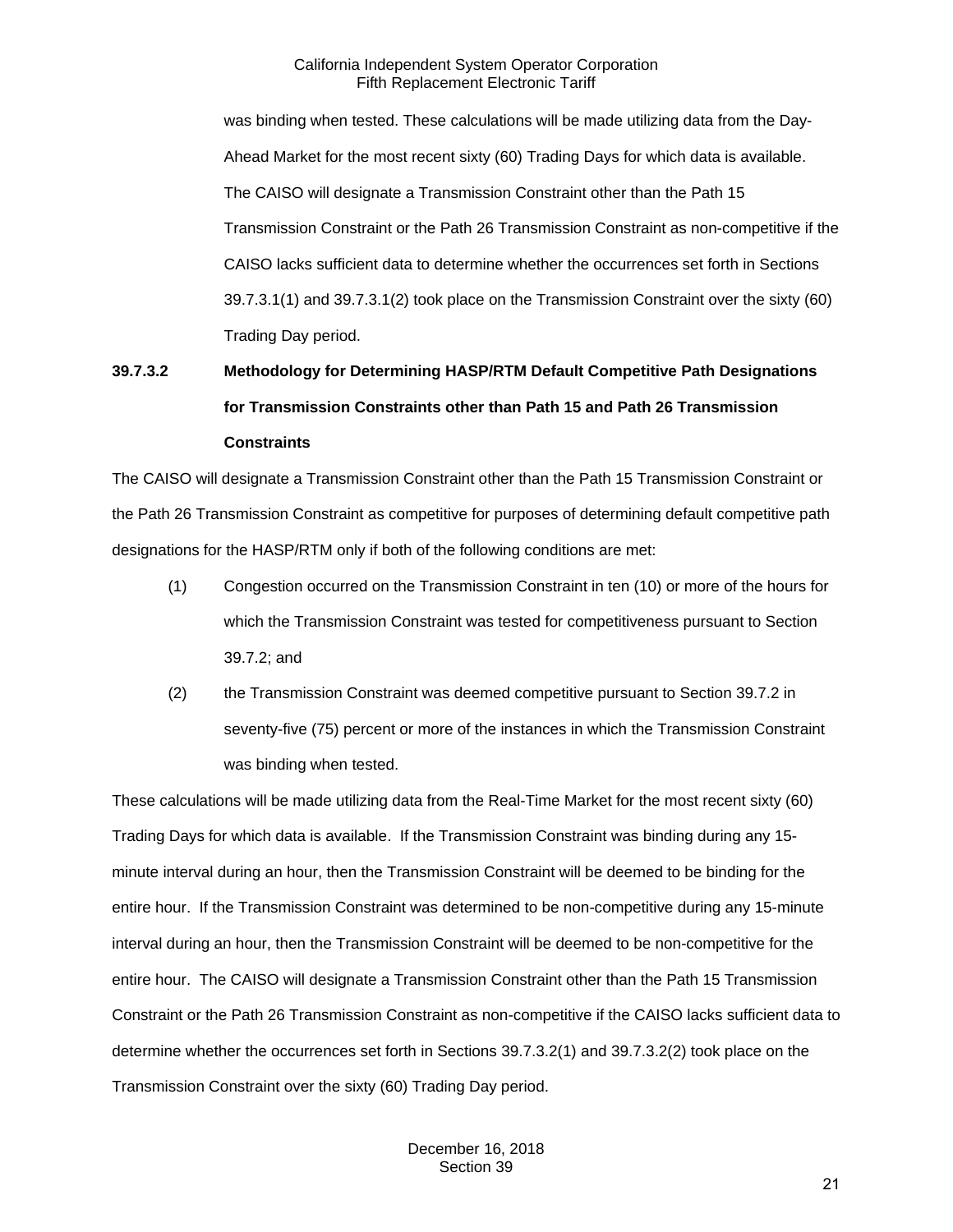# **39.7.3.3 Methodology for Determining Day-Ahead Competitive Path Designations for Path**

## **15 and Path 26 Transmission Constraints**

The CAISO will designate the Path 15 Transmission Constraint or the Path 26 Transmission Constraint as competitive for purposes of determining default competitive path designations for the Day-Ahead Market unless both of the following conditions are met:

- (1) Congestion occurred on the Transmission Constraint in ten (10) or more hours of the days for which the Transmission Constraint was tested for competitiveness pursuant to Section 39.7.2; and
- (2) the Transmission Constraint was deemed competitive pursuant to Section 39.7.2 in fewer than seventy-five (75) percent of the instances in which the Transmission Constraint was binding when tested.

These calculations will be made utilizing data from the MPM for the Day-Ahead Market for the most recent sixty (60) Trading Days for which data is available. The CAISO will designate the Path 15 Transmission Constraint or the Path 26 Transmission Constraint as competitive if the CAISO lacks sufficient data to determine whether the occurrences set forth in Sections 39.7.3.3(1) and 39.7.3.3(2) took place on the Transmission Constraint over the sixty (60) Trading Day period.

# **39.7.3.4 Methodology for Determining RTM Default Competitive Path Designations for Path 15 and Path 26 Transmission Constraints**

The CAISO will designate the Path 15 Transmission Constraint or the Path 26 Transmission Constraint as competitive for purposes of determining default competitive path designations for the RTM unless both of the following conditions are met:

- (1) Congestion occurred on the Transmission Constraint in ten (10) or more of the hours for which the Transmission Constraint was tested for competitiveness pursuant to Section 39.7.2; and
- (2) the Transmission Constraint was deemed competitive pursuant to Section 39.7.2 in fewer than seventy-five (75) percent of the instances in which the Transmission Constraint was binding when tested.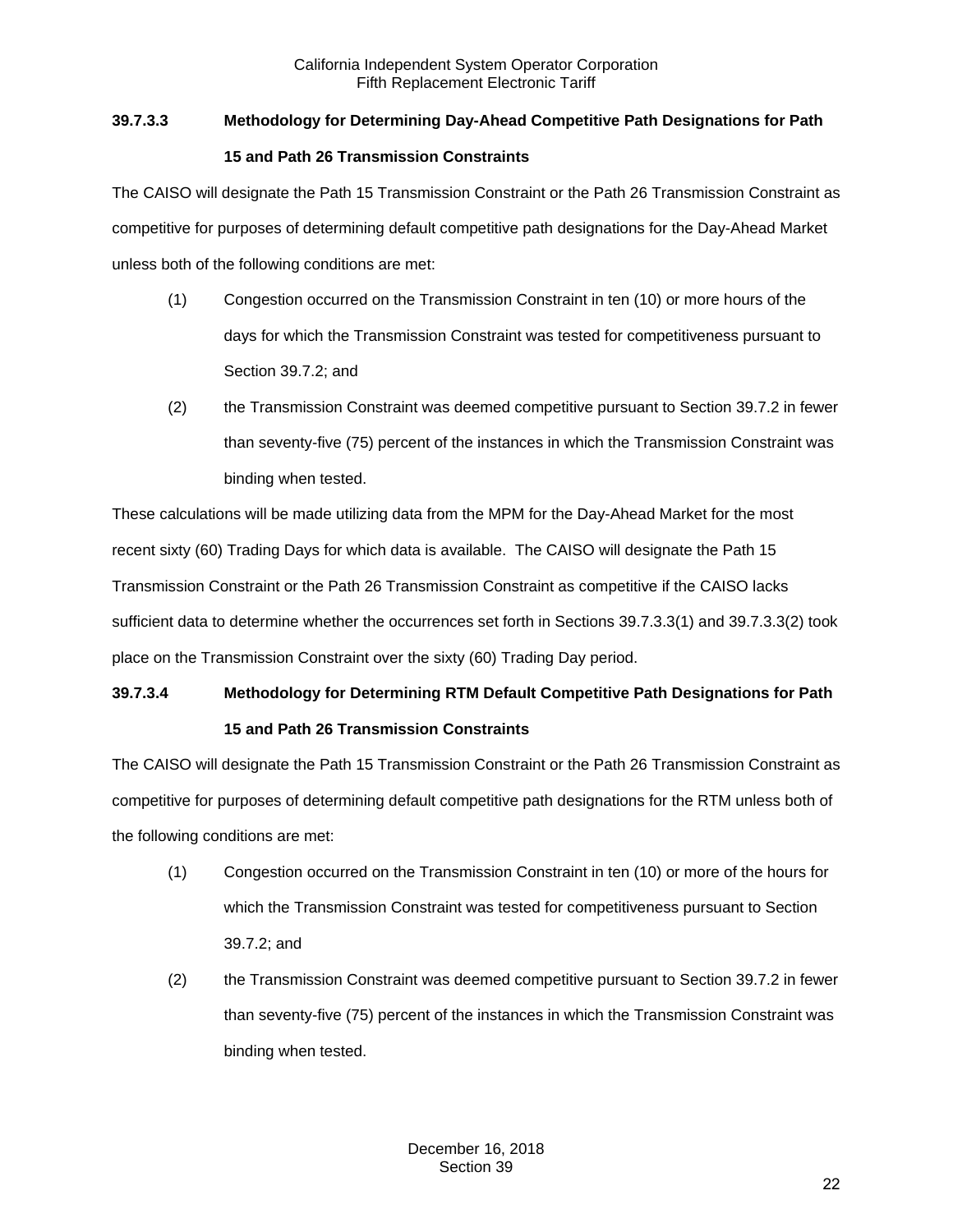These calculations will be made utilizing data from the MPM for the Real-Time Market for the most recent sixty (60) Trading Days for which data is available. If the Transmission Constraint was binding during any 15-minute interval during an hour, then the Transmission Constraint will be deemed to be binding for the entire hour. If the Transmission Constraint was determined to be non-competitive during any 15-minute interval during an hour, then the Transmission Constraint will be deemed to be non-competitive for the entire hour. The CAISO will designate the Path 15 Transmission Constraint or the Path 26 Transmission Constraint as competitive if the CAISO lacks sufficient data to determine whether the occurrences set forth in Sections 39.7.3.4(1) and 39.7.3.4(2) took place on the Transmission Constraint over the sixty (60) Trading Day period.

#### <span id="page-22-0"></span>**39.8 Eligibility for Bid Adder**

A Scheduling Coordinator submitting Bids for Generating Units is eligible to have a Bid Adder applied to a Generating Unit for the next operating month if the criteria in Section 39.8.1 are met as determined on a monthly basis in the preceding month.

#### <span id="page-22-1"></span>**39.8.1 Bid Adder Eligibility Criteria**

To receive a Bid Adder, a Generating Unit must: (i) have a Mitigation Frequency that is greater than eighty (80) percent in the previous twelve (12) months; and (ii) must not have a contract to be a Resource Adequacy Resource for its entire Net Qualifying Capacity, or be designated under the CPM for its entire Eligible Capacity, or be subject to an obligation to make capacity available under this CAISO Tariff. If a Generating Unit is designated under the CPM for a portion of its Eligible Capacity, the provisions of this section apply only to the portion of the capacity not designated. Scheduling Coordinators for Generating Units seeking to receive Bid Adders must further agree to be subject to the Frequently Mitigated Unit option for a Default Energy Bid. Run hours are those hours during which a Generating Unit has positive metered output. Generating Units that received RMR Dispatches and/or incremental Bids dispatched out of economic merit order to manage local Congestion in an hour prior to the effective date of this Section will have that hour counted as a mitigated hour in their Mitigation Frequency. After the first twelve (12) months from the effective date of this Section, the Mitigation Frequency will be based entirely on a Generating Unit being mitigated under the MPM procedures in Sections 31 and 33.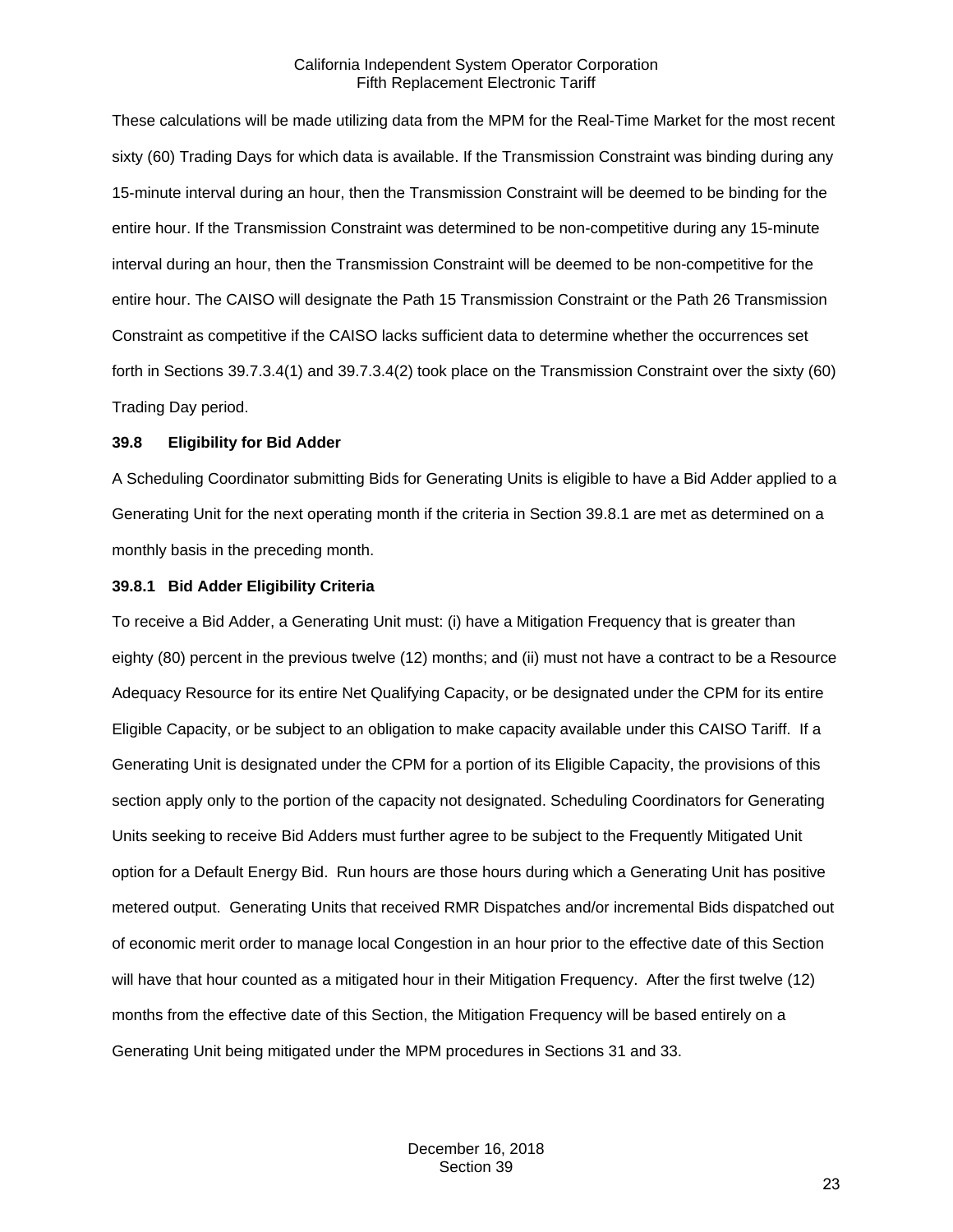#### <span id="page-23-0"></span>**39.8.2 New Generating Units**

For new Generating Units, with less than twelve (12) months of operation, determination of eligibility for the Bid Adder will be based on data beginning with the first date the Generating Unit participated in the CAISO Markets through the end date of the period for which the Mitigation Frequency is being calculated. The 200 run hour criteria will be pro-rated for the proportion of a twelve (12)-month period that the new Generating Unit submitted effective Bids in the CAISO markets.

## <span id="page-23-1"></span>**39.8.3 Bid Adder Values**

The value of the Bid Adder will be either: (i) a unit-specific value determined in consultation with the CAISO or an independent entity selected by the CAISO, or (ii) a default Bid Adder of \$24/MWh. For Generating Units with a portion of their capacity identified as meeting an LSE's Resource Adequacy Requirements, that Generating Unit's Bid Adder value will be reduced by the percent of the Generating Unit's capacity that is identified as meeting an LSE's Resource Adequacy Requirements. The reduced Bid Adder will be applied to that Generating Unit's entire Default Energy Bid Curve.

## <span id="page-23-2"></span>**39.9 CRR Monitoring and Affiliate Disclosure Requirements**

The CAISO will monitor the CRR holdings and CAISO Markets activity for anomalous market behavior, gaming, or exercise of market power resulting from CRR ownership concentrations that are not aligned with actual transmission usage as a result of secondary market auction outcomes. If the CAISO identifies such behavior it may seek FERC approval to impose position limits on the total number or MW quantity of CRRs that may be held by any single entity and its Affiliates. Each CRR Holder or Candidate CRR Holder must notify the CAISO of any Affiliate that is a CRR Holder, Candidate CRR Holder, or Market Participant, any Affiliate that participates in an organized electricity market in North America, and any guarantor of any such Affiliate.

## <span id="page-23-3"></span>**39.10 Mitigation of Exceptional Dispatches of Resources**

The CAISO shall apply Mitigation Measures to Exceptional Dispatches of resources when such resources are committed or dispatched under Exceptional Dispatch for purposes of: (1) addressing reliability requirements related to non-competitive Transmission Constraints; (2) ramping resources with Ancillary Services Awards or RUC Capacity to a dispatch level that ensures their availability in Real-Time; (3) ramping resources to their Minimum Dispatchable Level in Real-Time; and (4) addressing unit-specific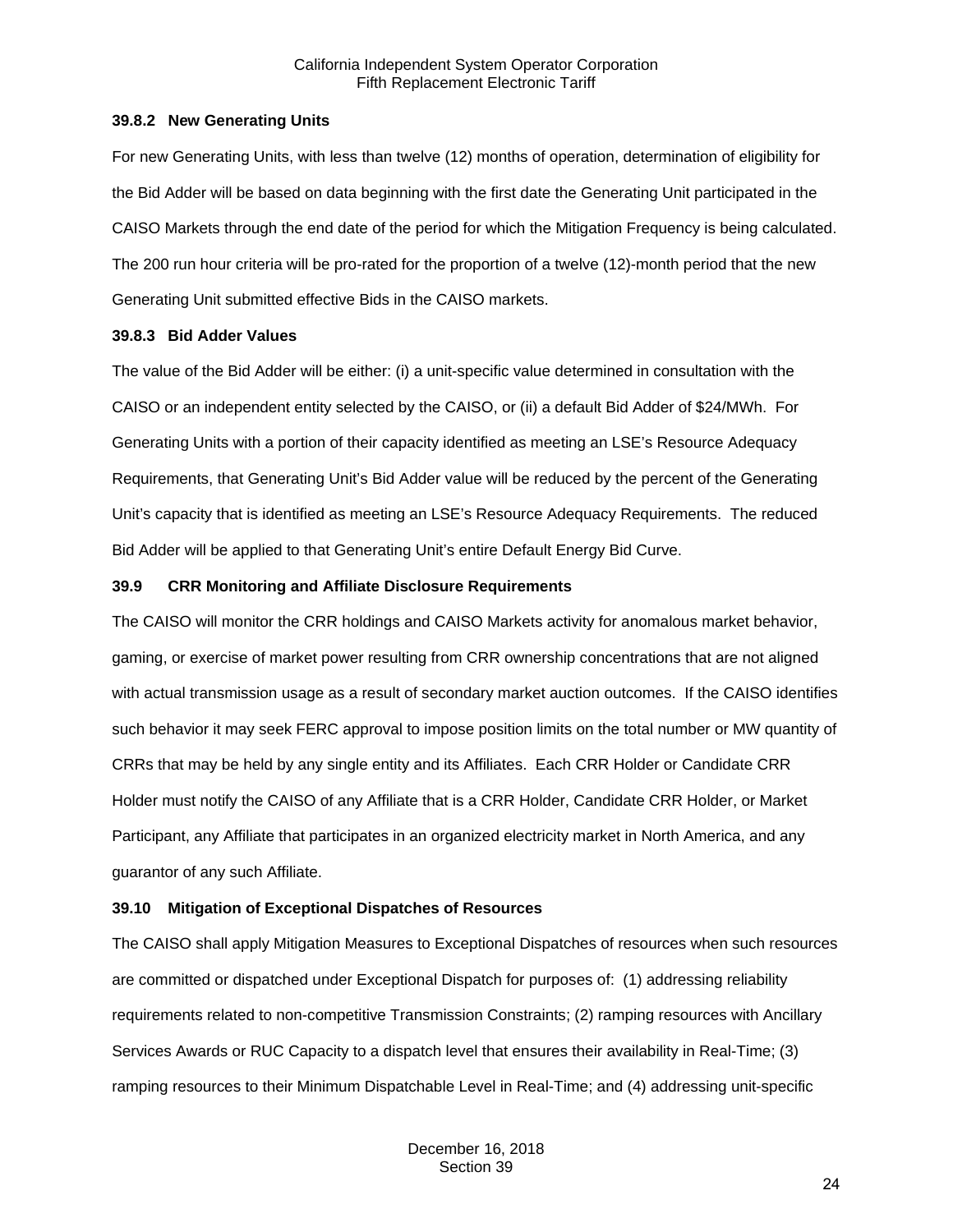environmental constraints not incorporated into the Full Network Model or the CAISO's market software that affect the dispatch of Generating Units in the Sacramento Delta and are commonly known as "Delta Dispatch".

## <span id="page-24-0"></span>**39.10.1 Measures for Resources Eligible for Supplemental Revenues**

In all cases where a resource is subject to Mitigation Measures under Section 39.10, and the resource is eligible for supplemental revenues pursuant to Section 39.10.3, FMM Exceptional Dispatch Energy or RTD Exceptional Dispatch Energy delivered by the resource shall be settled as set forth in either Section 11.5.6.7.1 or Section 11.5.6.7.3, whichever is applicable.

## <span id="page-24-1"></span>**3.10.2 Resources Not Eligible for Supplemental Revenues**

In all cases where a resource is subject to Mitigation Measures under Section 39.10, and the resource is not eligible for supplemental revenues pursuant to Section 39.10.3, FMM Exceptional Dispatch Energy or RTD Exceptional Dispatch Energy delivered by the resource shall be settled as set forth in either Section 11.5.6.7.2 or Section 11.5.6.7.3, whichever is applicable.

## <span id="page-24-2"></span>**39.10.3 Eligibility for Supplemental Revenues**

Except as provided in Section 39.10.4, a resource that is committed or dispatched under Exceptional Dispatch shall be eligible for supplemental revenues only during such times that the capacity from the resource dispatched under Exceptional Dispatch is Eligible Capacity, the Eligible Capacity does not have an offer into the applicable CSP, and has declined an Exceptional Dispatch CPM designation offered under Section 43A.2.5.

## <span id="page-24-3"></span>**39.10.4 Limitation on Supplemental Revenues**

Supplemental revenues authorized under this Section 39.10 shall not exceed within a 30-day period (this 30-day period begins on the day of the first Exceptional Dispatch of the resource and re-starts on the day of the first Exceptional Dispatch of the resource following the end of any prior 30-day period) the CPM Soft Offer Cap, for which the resource would be eligible pursuant to Section 43A.7 had its Eligible Capacity been designated as CPM Capacity.

# <span id="page-24-4"></span>**39.10.5 Calculation of Exceptional Dispatch Supplemental Revenues**

The amount of Exceptional Dispatch supplemental revenues accrued by a resource within any 30-day period as defined in Section 39.10.4 shall be a running total of the sum of supplemental revenues